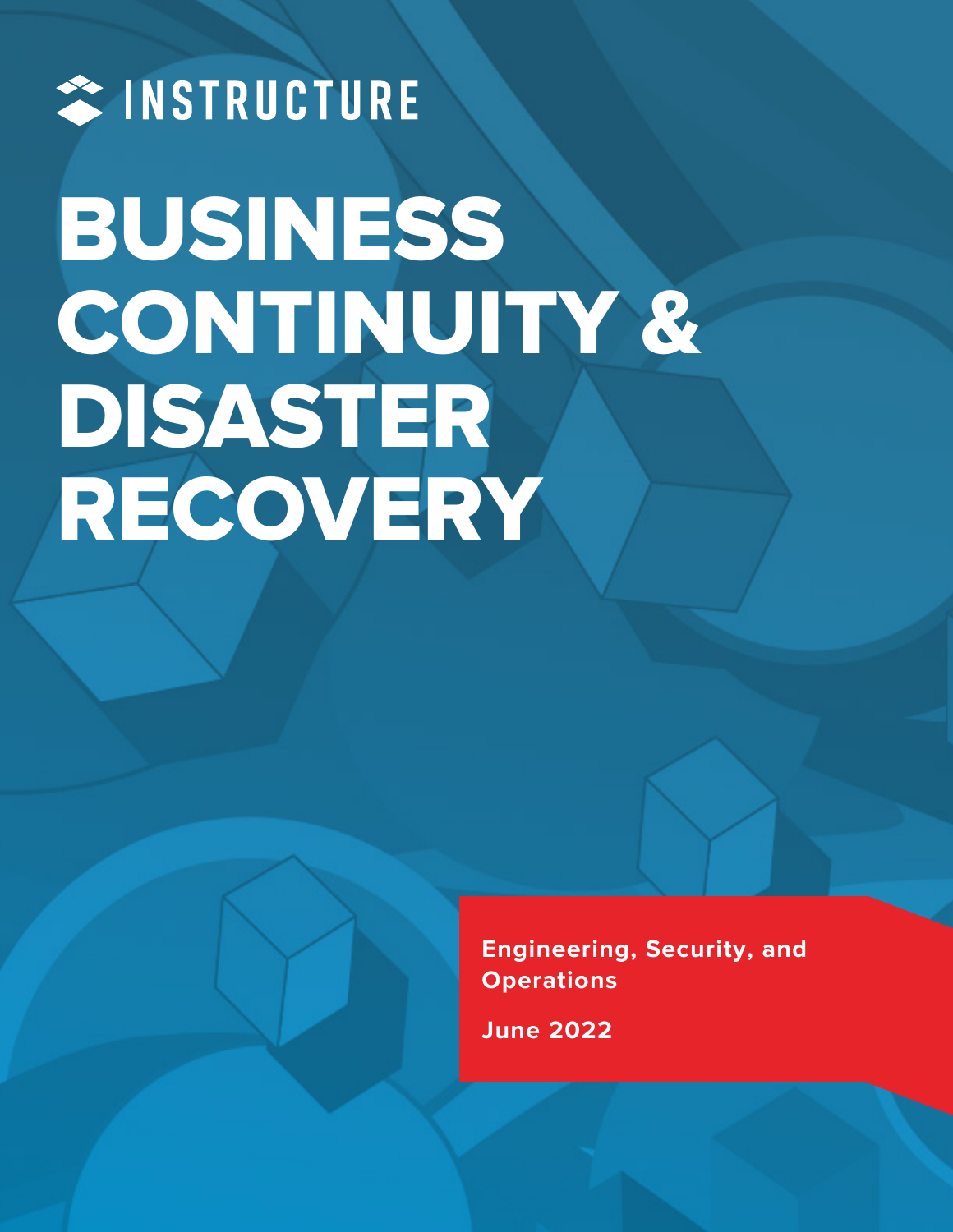## **Table of Contents**

| Building in Resilience and Maintaining Plans to Effectively Recover 5 |  |
|-----------------------------------------------------------------------|--|
|                                                                       |  |
|                                                                       |  |
|                                                                       |  |
|                                                                       |  |
|                                                                       |  |
|                                                                       |  |
|                                                                       |  |
|                                                                       |  |
|                                                                       |  |
|                                                                       |  |
|                                                                       |  |
|                                                                       |  |
|                                                                       |  |
|                                                                       |  |
|                                                                       |  |
|                                                                       |  |
|                                                                       |  |
|                                                                       |  |
|                                                                       |  |
|                                                                       |  |

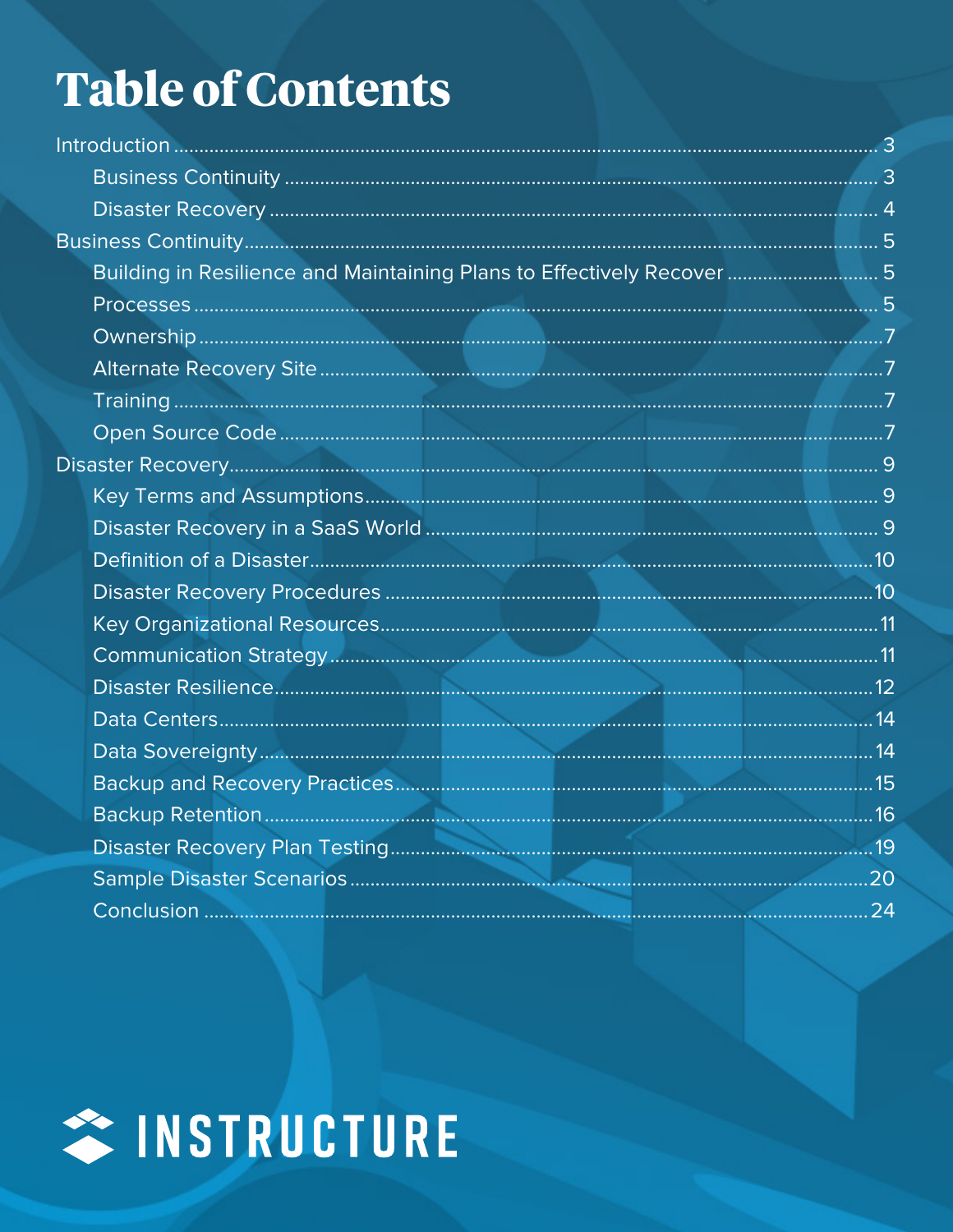## <span id="page-2-0"></span>**[Introducti](#page-19-0)on**

## <span id="page-2-1"></span>**Business Continuity**

Every organization is subjected to a variety of risks while conducting business. These risks can take shape in the form of serious external threats such as cyber-terrorism or political upheaval to the less serious (yet still important) risks of retaining key personnel or even having to face an angry panda. But whatever the perceived risk, it is critical that an organization identifies, assesses and maintains a Business Continuity Plan (BCP) to prevent and recover from potential or real threats to its most valued assets. At Instructure, our robust risk management processes allow us to identify, assess, and treat these risks on an ongoing basis. To help strengthen our Business Continuity Plan, our Enterprise Risk Steering Committee, comprised of key leaders throughout Instructure, meets regularly and continually identifies and mitigates risks that might impact Instructure, its mission, and its most prized assets.

Naturally, at the heart of every business continuity program is a robust incident response plan—a plan that helps effectively guide an organization through incidents that may arise from time to time. At Instructure, we have a detailed, considered, and operational incident response plan which includes preparing for, detecting, assessing, escalating, responding to, communicating the impacts of, and learning from security, availability, privacy, human resources, finance, and other unforeseen incidents (read: angry panda). The incident response plan is the starting point for all incidents, and can easily escalate—depending on the type and severity of the incident—into a variety of other Instructure plans, including disaster recovery plans, business continuity plans, crisis management plans, evacuation plans, pandemic plans, and other strategic plans to help aid in the effective and efficient recovery of our business operations.

One of the risks that impacts all organizations is the ability to keep business operations in-flight by identifying, assessing, and mitigating the threats that might impact business operations. This was clearly evident in 2021, a time which tested us like no other we had seen before. The COVID-19 global pandemic clearly showed us—and everyone—just how crucial a business continuity plan is in uncertain times. The change and upheaval we saw beginning in 2020 will likely echo for many years to come, both in terms of educational trends and changes to the way we view work and perhaps where we work from. The purpose of this paper is to set forth how we approach business continuity here at Instructure as part of our ongoing risk management program as we continue our mission to be the industry-leading learning management platform.

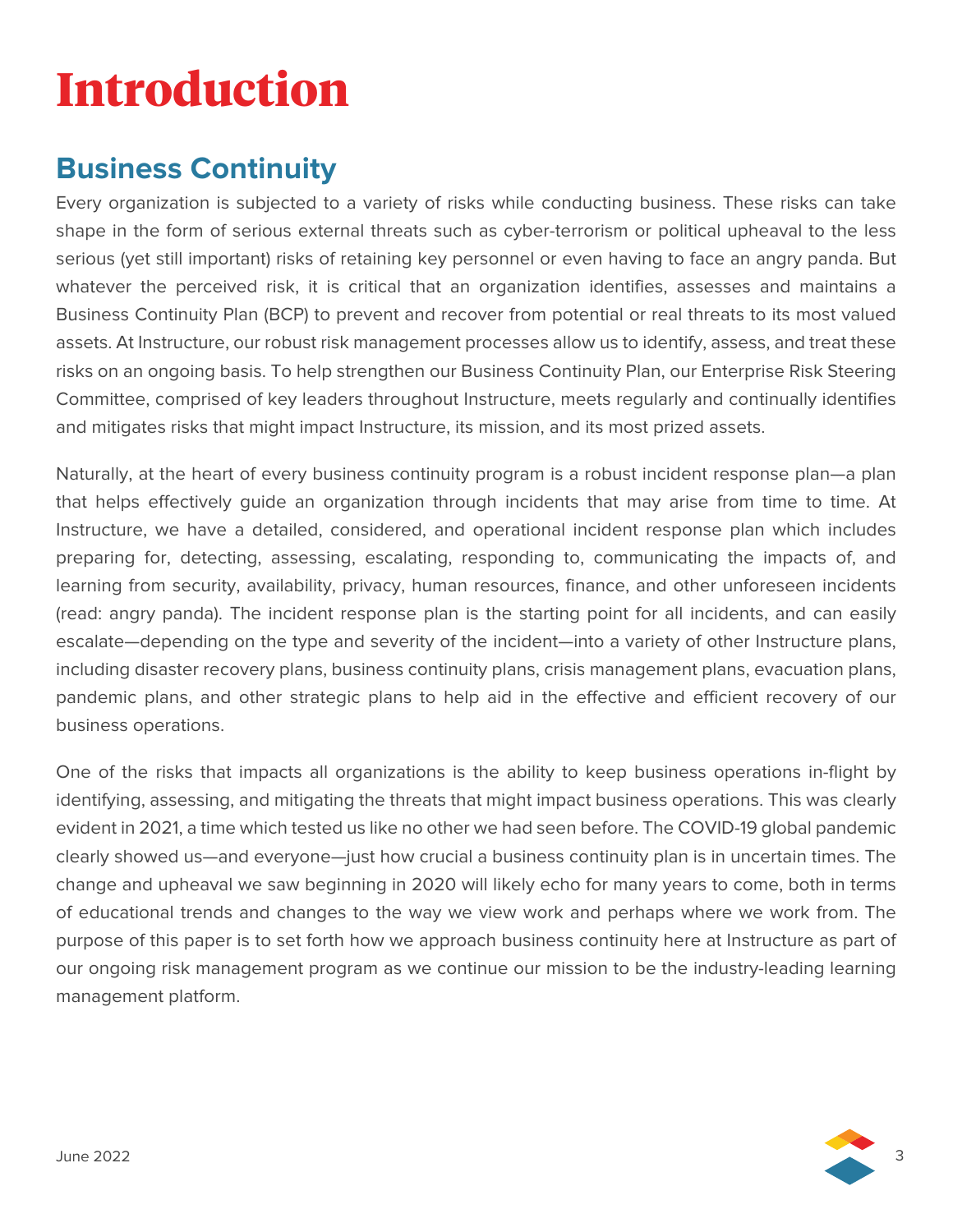## <span id="page-3-0"></span>**Disaster Recovery**

Also included as part of our Business Continuity plan are our Disaster Recovery plans and procedures. No business wants a disaster, whether it's the catastrophic loss of a datacenter or a crazy panda running around the office pulling out cables. But if or when the time comes, having a robust disaster recovery plan in place allows us to restore our services as quickly as possible and minimize loss or disruption to both our customers and our internal operations.

Included in this document is an overview of the disaster recovery plan and procedures Instructure has established to recover from disasters affecting its production operations. We describe how our Software as a Service (SaaS) product offerings have been architected to recover from disaster scenarios, the steps we will take if a disaster is declared, our policies, communication strategies and customer notification procedures, and several example scenarios and impact assessments.

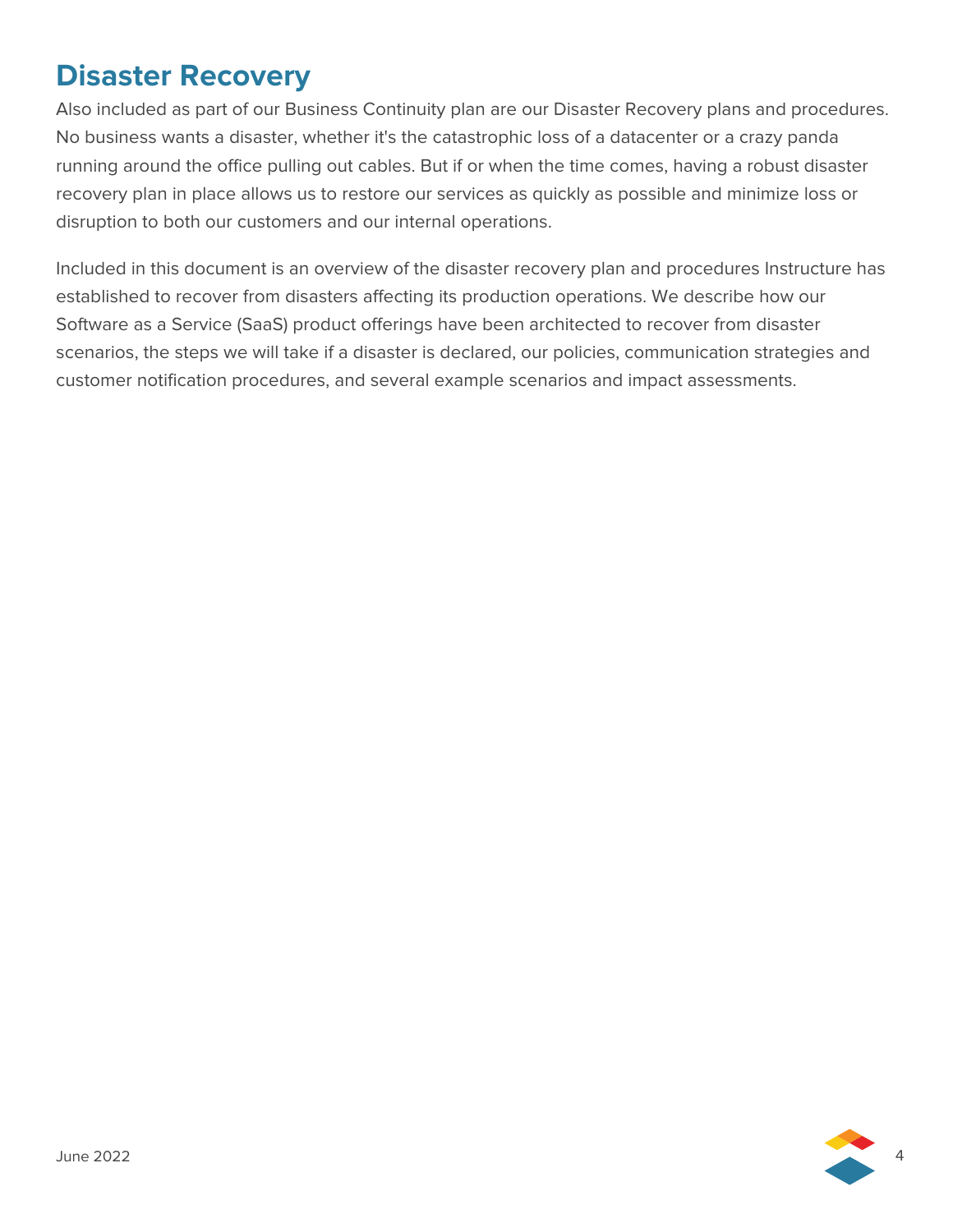## <span id="page-4-0"></span>**Business Continuity**

## <span id="page-4-1"></span>**Building in Resilience and Maintaining Plans to Effectively Recover**

Instructure's approach to business continuity is building resilience into its processes, technology and people. This document describes the different practices Instructure uses to ensure business resilience through the core business functions by ensuring synchronization between the use of technology and applications, infrastructure and cloud service providers, and personnel. This approach is based on industry best practices for SaaS for mitigating downtime caused by common disruption of service vectors for SaaS companies including, but not limited to cyber attacks, physical security breaches, vendor dependencies, fraud and civil disturbances, pandemics, and natural or man-made disasters.

The practices adopted by Instructure increase the ability to recover from a disruption in service and protect its customers' data, as well as its personnel. These practices involve processes for both preventative and recovery practices that aim to meet the following objectives:

- Provide continued service to customers
- Reduce risk to core business operations
- <span id="page-4-2"></span>• Maintain clear communication with customers and employees

### **Processes**

Instructure has designed and operates the following key processes to support Instructure's ongoing (and effective recovery of incidents impacting) business operations:

**Incident response plans -** Instructure has developed, maintains, and operates comprehensive incident response plans. These plans include definitions of incident preparation, detection, assessment of incident criticality, escalation, containment actions to take based on the criticality of the incident, communication methods, testing, and playbooks—or examples of what to do given certain incidents, and improvement.

**Backup and recovery plans -** Instructure has developed, maintains, and operates robust backup and disaster recovery plans. These plans include taking daily snapshots (backups) and near-real-time replicating data to a separate, geographically isolated location within the customer's region. Because Instructure uses the world leader in Infrastructure as a Service (IaaS), Amazon Web Services (AWS) to host data in the customer's geographical region, each region has multiple, isolated locations known as

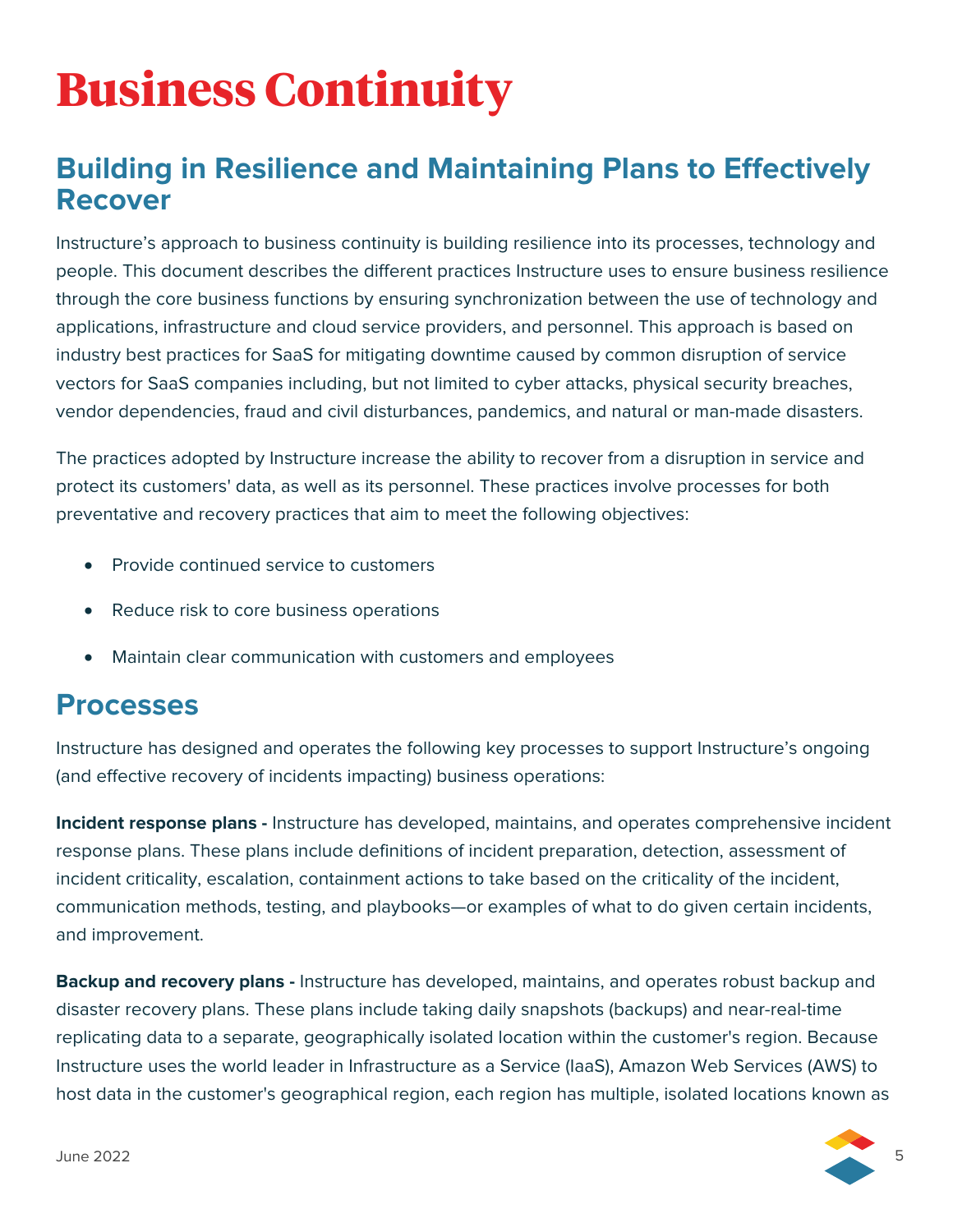Availability Zones where customer data is replicated for disaster recovery purposes. The use of multiple AWS Availability Zones is to ensure that if there is a failure in one physical location, the data is readily available in another geographically separate location. Backups and customer-uploaded objects are stored in Amazon S3, which boasts 99.999999999% uptime and reliability over a given year. Backups are checked for integrity and tested at least once a month.

**Vendor Assessments -** Instructure operates a robust third party security risk management program. These practices include managing an accurate inventory of vendors, conducting vendor risk assessments, and reviewing critical vendors' security and availability practices. These reviews include ensuring that the vendors have robust practices for backup, disaster recovery, and business continuity plans. Additionally, Instructure also ensures Service Level Agreements with vendors contain a description of services provided and contain information regarding promised network availability.

**Cyber Insurance -** Instructure ensures it protects its business from major expenses, business losses, and regulatory fines and penalties should a data breach occur by having cyber insurance coverage.

**Annual Recovery testing -** Instructure tests recovery plans at least once annually using both live scenario tests and tabletop tests. Scenarios include events where service disruptions occur and personnel included in the tabletop testing are responsible for determining actions used to recover services.

**Risk Management** - Instructure recognizes risk management as a critical component of its operations that helps to verify customer assets are properly protected and incorporates risk management throughout its processes.

**Strategic Planning** - Instructure has an overall strategic plan that is presented to the board of directors. This plan is separated into specific segment plans designed to 'operationalize' what is expected of the segments in order to support Instructure's overall objectives.

**Communication Channels** - Instructure has processes in place to respond to incidents and inform all of its personnel in case of a service disruption or event that needs to be communicated to its personnel. In general, customers will be notified primarily by their respective Customer Success Manager (CSM), who is the main point of contact with all customers. CSMs will use the preferred method(s) of communication identified by the customer. In the event of a widely impacting outage, notifications will also be provided using a more widely available public website with the latest details. For internal communications, Instructure has identified both a primary and a secondary means for communication during an impactful event in order to keep the recovery efforts effective during an incident.

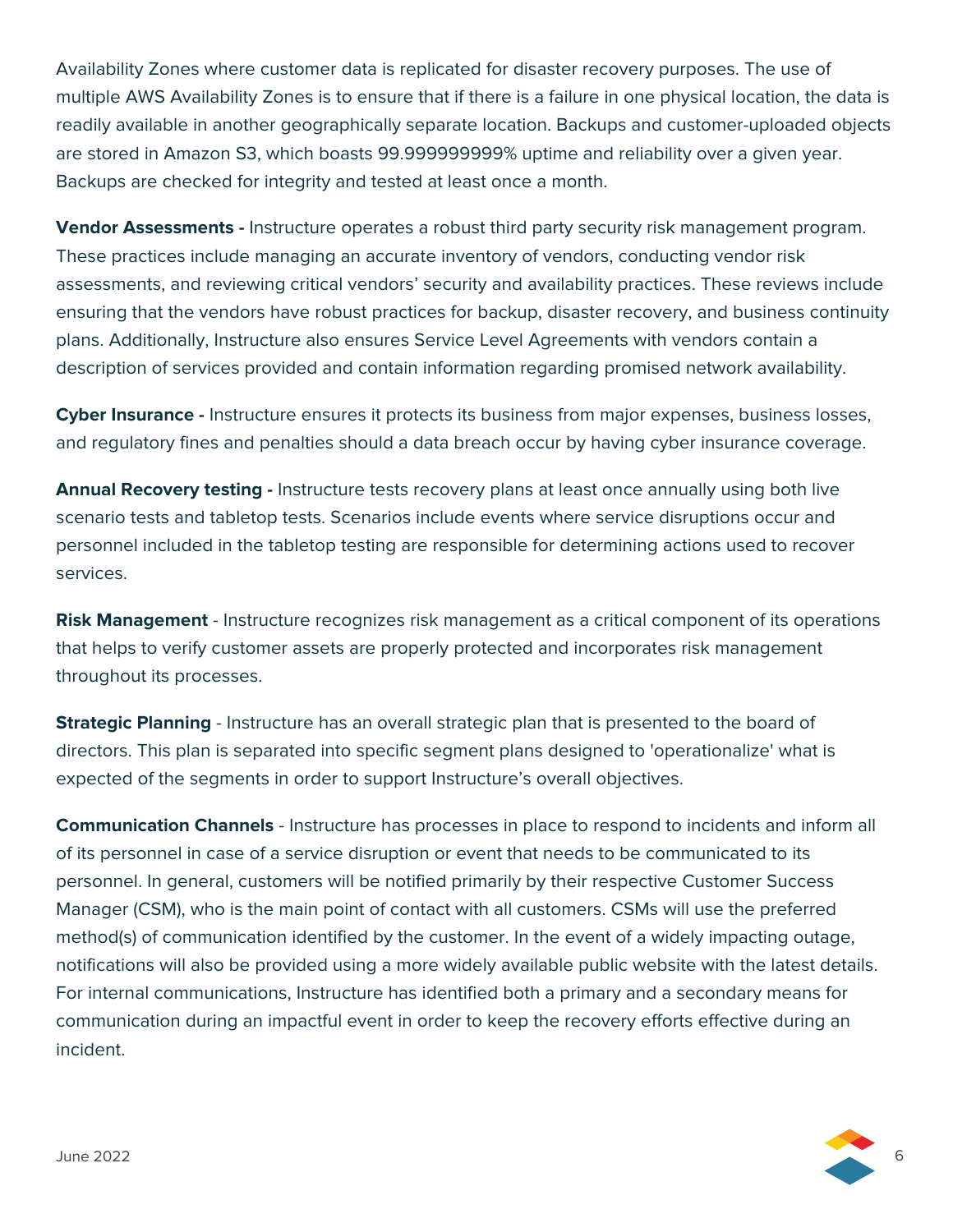**Crisis Training** - Instructure has a crisis response team that consists of its Human Resources, Communication, Legal, and Security teams to respond to crisis situations at Instructure office locations. Additionally, Instructure engages in crisis training and exercises, that include, for example, fire drills and emergency evacuations.

## <span id="page-6-0"></span>**Ownership**

Instructure's Chief Information Security Officer (CISO) is responsible for overseeing business continuity in coordination with the Senior Vice President (SVP) of Engineering. We also have a defined disaster recovery team with ultimate escalation to the SVP of Engineering. On the commercial side, all potential disasters are escalated immediately to the Chief Financial Officer, who is ultimately responsible for assessing the event and directing notifications.

## <span id="page-6-1"></span>**Alternate Recovery Site**

All Instructure personnel have the capability to work from home (WFH) in case of a disruption that affects the ability to work from one of the Instructure office locations. To ensure this practice is effective, Instructure ensures there are remote working policies in place and communicated to all personnel, security practices are in place for accessing corporate networks, and mass communication notification services in place. Multiple providers are used to supply Instructure's offices with connectivity—allowing for quickly resumption of connectivity if one provider is found unable to provide the level of service required to sustain consistent, continual connectivity. As part of Instructure's annual business continuity tabletop testing, use cases can include events that affect remote employees, Instructure offices, and communication procedures.

## <span id="page-6-2"></span>**Training**

Instructure has a crisis response team that consists of its Human Resources, Communication, Legal, and Security teams to respond to crisis situations at Instructure office locations. Additionally, Instructure engages in crisis training and exercises including fire drills and emergency evacuations.

## <span id="page-6-3"></span>**Open Source Code**

Instructure's commitment to commercial open source provides another layer of reassurance to clients in terms of business continuity. The Canvas Learning Management System is available as open-source, which means the Canvas LMS code is free, public, and completely open at all times\*. Anyone can use the Canvas LMS code without additional cost. Instructure updates the Canvas LMS code on a regular basis, and the code is maintained on GitHub:<https://github.com/instructure/canvas-lms/wiki>.

In the unlikely event of any material changes to Instructure's normal business operations, our customers have access to the Canvas LMS open-source code to allow for business continuity. This

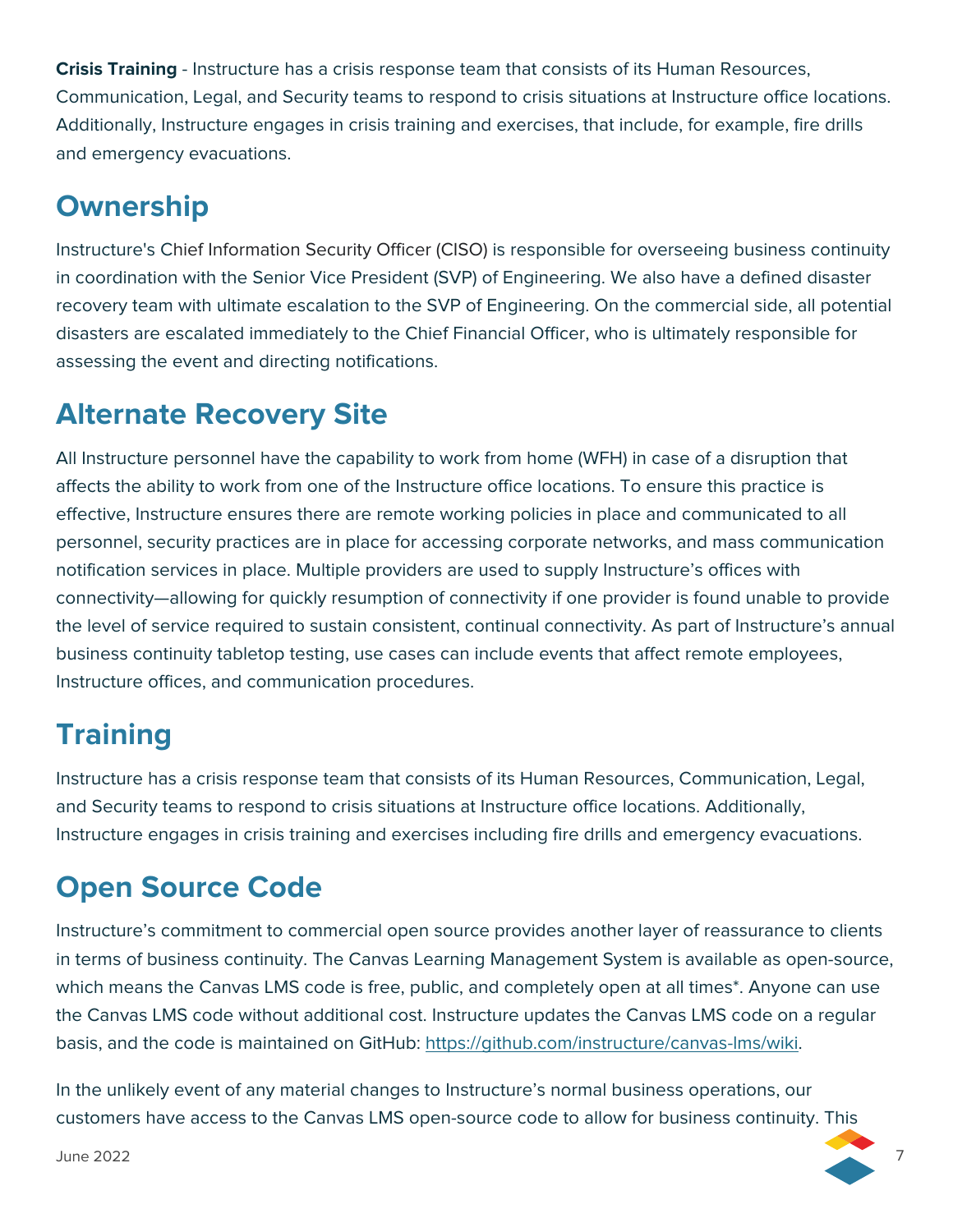would allow institutions to host, operate, and support the Canvas LMS open-source code on their own servers in the case that Instructure was no longer able to do so. In addition to our open source code, Canvas LMS also provides content export, open RESTful API access, and Canvas Data. This means our customers will always have access to their course content and data.

\*excludes some plugins and extensions that are currently not open source

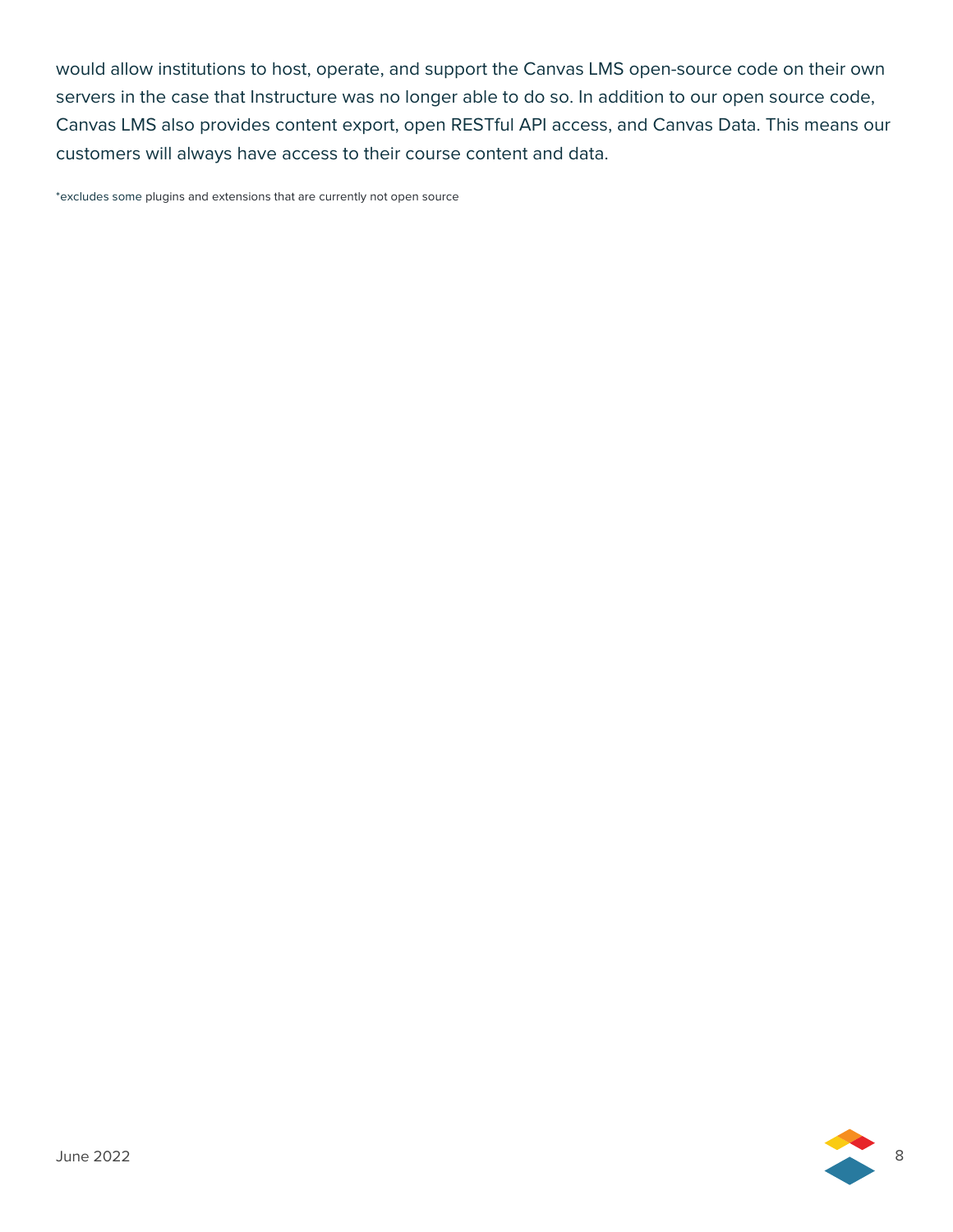## <span id="page-8-0"></span>**Disaster Recovery**

## <span id="page-8-1"></span>**Key Terms and Assumptions**

In the Software as a Service (SaaS) space, there are some key terms in relation to Disaster Recovery.

**1)** In the context of a disaster recovery scenario, two terms are commonly used to describe how a recovery process may be affected: **Recovery Time Objective (RTO)** and **Recovery Point Objective (RPO)**. The RTO represents how long it will take to restore access to data, and the RPO how much data is at risk of being lost. For example, if it takes 8 hours for a service to be recovered, the RTO is 8 hours. If the last 4 hours of data will potentially be lost due to a disaster, the RPO is 4 hours.

**2)** While '**Disaster Recovery**' and '**High Availability**' are shared concepts in relation to business continuity, they impact disaster recovery planning differently. Disaster Recovery essentially infers there will be some form of downtime involved, measured in hours or days. High Availability, however, is about ensuring ongoing continuity of operations in a disaster recovery scenario, especially through the design of architectural redundancies such as automated failover of components.

Our services are architected to achieve both exceptionally low RPO and RTO in the most common scenarios and High Availability for our customers due to the distributed and resilient nature of our infrastructure. For the vast majority of failure scenarios, the need to failover to another Availability Zone (AZ) is obviated and the impacts to our services will be minimal.

The primary assumption of our disaster recovery plan is that it only addresses events that would affect an entire data center or our architecture as a whole. Failures of individual components will be recovered through robust architectural redundancies and failover mechanisms.

## <span id="page-8-2"></span>**Disaster Recovery in a SaaS World**

Instructure's educational software (and associated data) is hosted in the cloud by Instructure and delivered over the internet through the world's most trusted public cloud provider, Amazon Web Services (AWS). This Software as a Service (SaaS) delivery model means that our customers don't have to worry about maintaining server hardware or software, patches, service packs, or, in the context of this document, disaster recovery.

Not only do we maintain our own robust disaster recovery plans and procedures, but we also benefit from using AWS, an Infrastructure as a Service (IaaS) world-leader that bakes redundancy into its services by providing numerous regions, availability zones, and data centers that allow us to recovery quickly in the event of an unforeseen disaster.

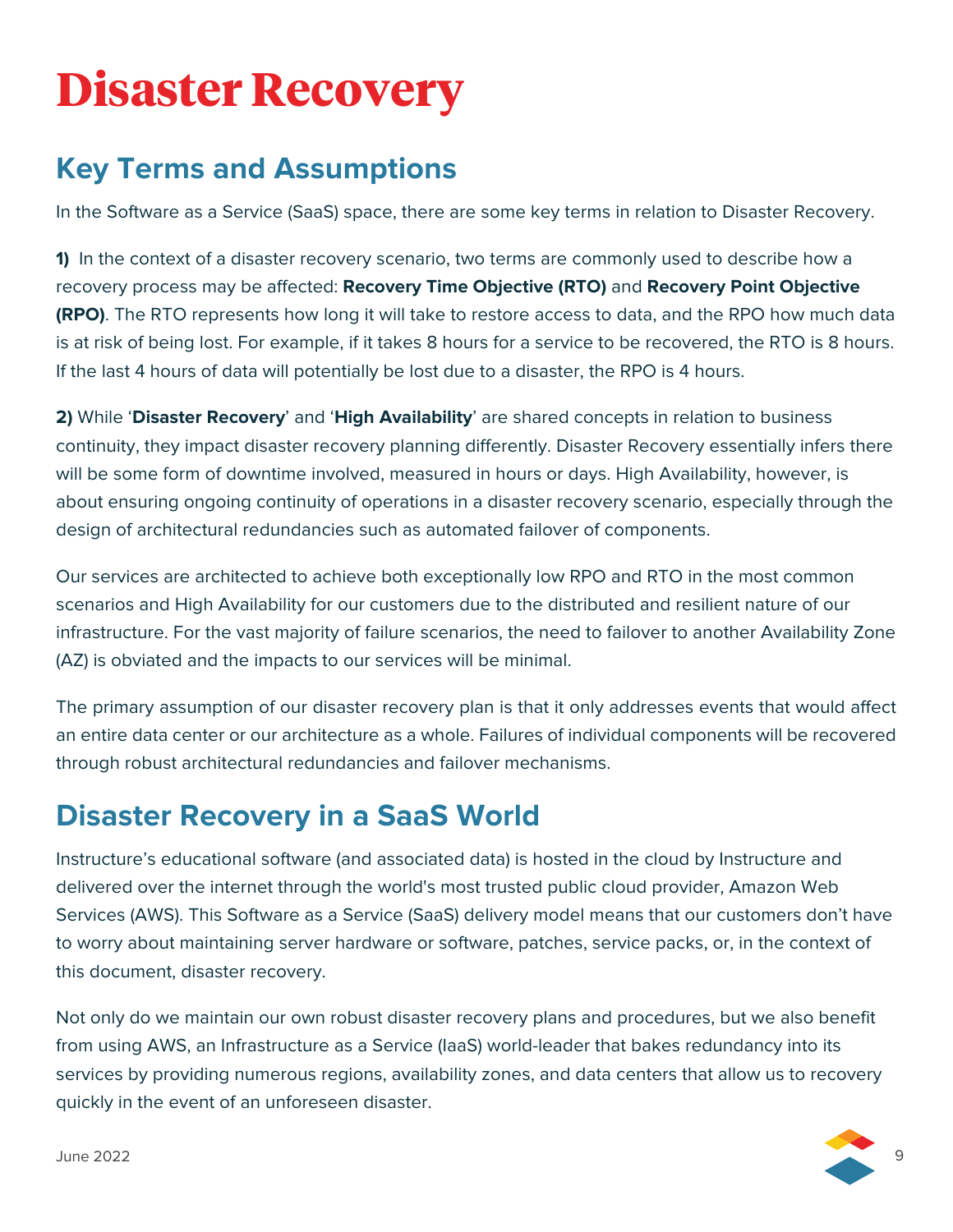Given the nature of the SaaS delivery model, Instructure is responsible for providing disaster recovery in relation to our software and associated data. Naturally, best practice also dictates that our customers develop and maintain their own disaster recovery plans and procedures.

## <span id="page-9-0"></span>**Definition of a Disaster**

A disaster is defined as any disruptive event that has potentially long-term adverse effects on Instructure's services. In general, potential disaster events will be addressed with the highest priority at all levels at Instructure. Such events can be intentional or unintentional, as follows:

- **Natural disasters**: Tornado, earthquake, hurricane, fire, landslide, flood, electrical storm, and tsunami.
- **Supply systems**: Utility failures such as severed gas or water lines, communication line failures, electrical power outages/surges, and energy shortage.
- <span id="page-9-1"></span>• **Human-made/political**: Terrorism, theft, disgruntled worker, arson, labor strike, sabotage, riots, war, vandalism, virus, and hacker attacks.

## **Disaster Recovery Procedures**

#### **Disaster Monitoring Phase**

Instructure monitors the performance of our services around-the-clock using external performance monitoring tools and internal, open**-** and closed-source monitoring tools. These tools are configured to send real-time alerts to our personnel when certain events occur that would warrant investigation into a potential looming disaster scenario.

#### **Activation Phase**

All potential disasters are escalated immediately to both the Executive Leadership Team and the Senior Director of Production Engineering (or a designated officer) who are responsible for assessing the event and confirming the disaster. Once confirmed, the Incident Commander is authorized to declare a disaster and begin activation of the Disaster Recovery Team (DRT). Because disasters can vary in terms of severity and disruption, and can also happen with or without notice, the DRT will assess and analyze the impact of the disaster and act quickly to mitigate any further damage.

Once a disaster has been officially declared, the Incident Commander is responsible for directing the DRT recovery efforts and ongoing notifications.

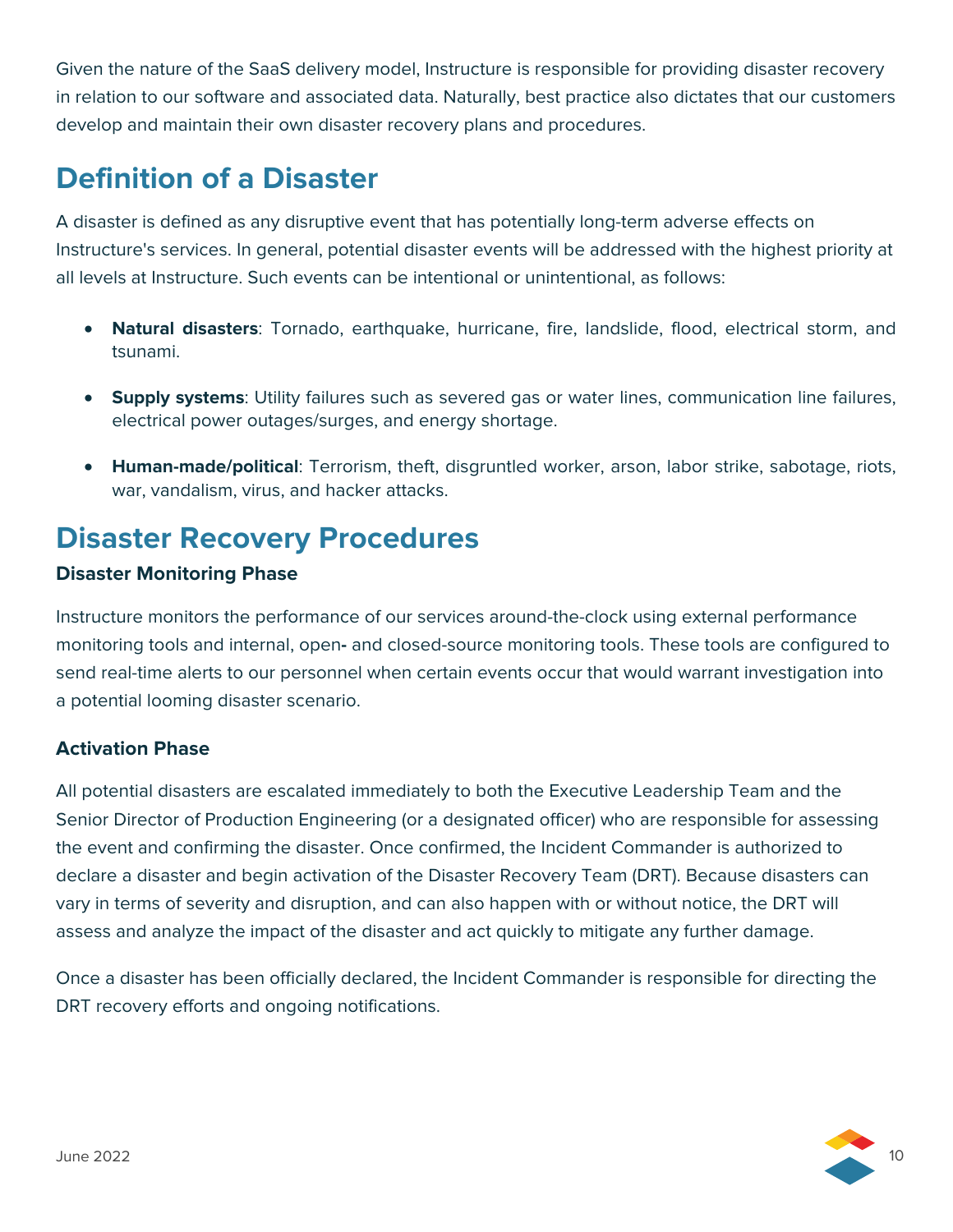#### **Execution Phase**

Recovery operations commence once the disaster has been declared, the disaster recovery plan activated, the relevant staff notified, and the Disaster Recovery Team (DRT) prepped to perform the recovery activities as outlined in *Backup and Recovery Practices, Performing Recovery*.

## <span id="page-10-0"></span>**Key Organizational Resources**

#### **Incident Commander**

Jon Fletcher, Senior Director of Production Engineering

#### **Disaster Recovery Team**

The Disaster Recovery Team (DRT) is made up of key engineers and operations employees across all areas of our business. The responsibilities of the DRT include:

- Establish communication between the individuals necessary to execute recovery
- Determine steps necessary to recover completely from the disaster
- Execute the recovery steps
- Verify that recovery is complete
- <span id="page-10-1"></span>• Inform the Incident Commander of completion

## **Communication Strategy**

#### **Notifying Internal Stakeholders**

The Incident Commander is responsible for making sure the DRT and any other necessary staff are notified of an emergency or disaster and mobilized.

The DRT (and other key operational staff) have a scheduled on-call roster and are contactable 24x7 in an emergency or disaster. We use a paging platform that specializes in SaaS incident response which allows us to page key staff to commence activation at a moment's notice.

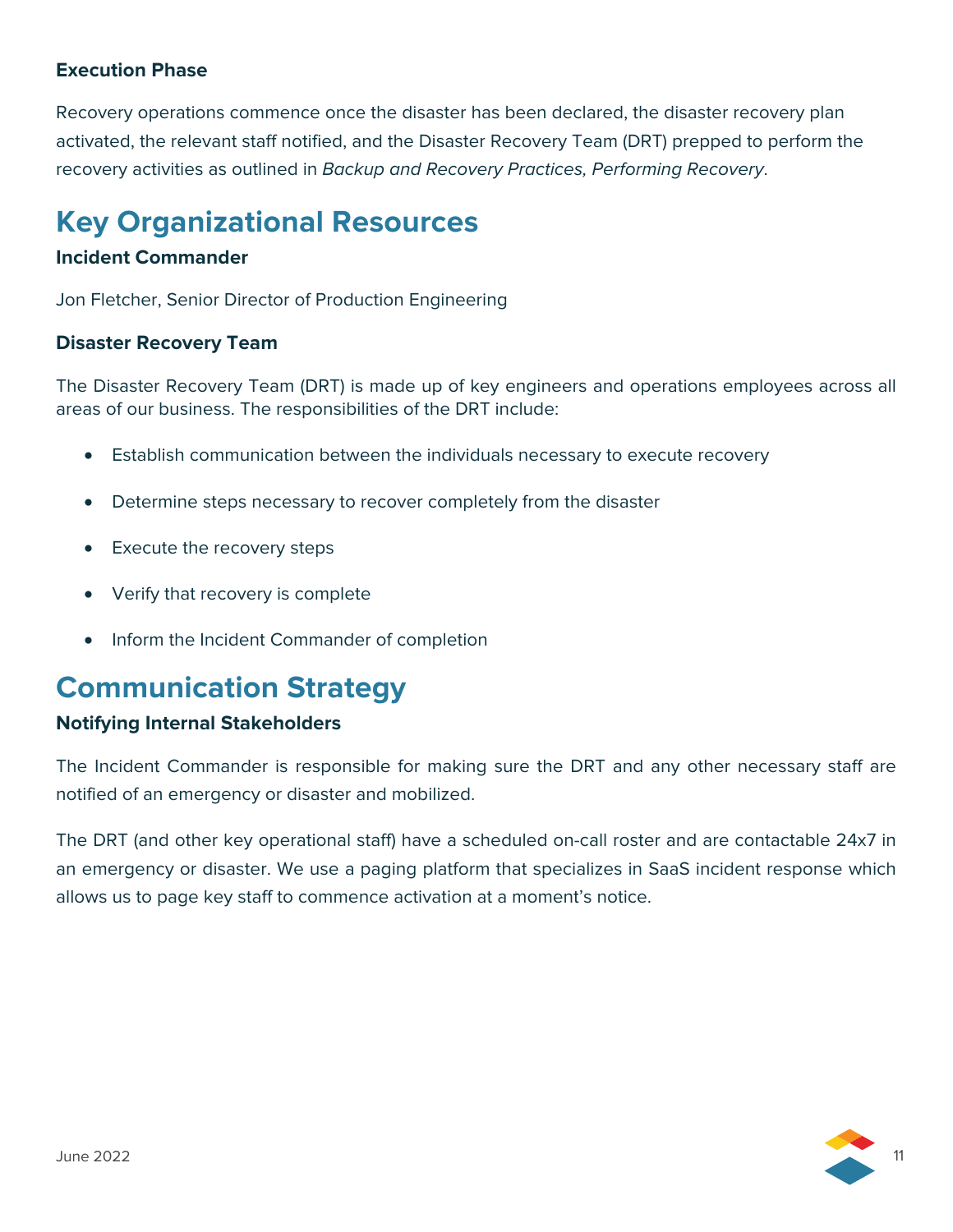#### **Notifying Customers**

- **Disaster Declaration**: Impacted customers and business partners will be notified immediately if a disaster is declared. The notification will include a description of the event, the effect to the service, and any potential impact to data.
- **Updates throughout Execution Phase**: Impacted customers and business partners will be kept up to date throughout the disaster recovery process via phone, messaging, and/or email. We will also post official status updates on [status.instructure.com](https://status.instructure.com/).
- **Completion of Recovery:** Once recovery is complete and services have resumed, our customer notifications will include general information about the steps taken to recovery, and any data that may have been impacted. If the recovery is partial and the service is still in a degraded state, notifications will include an estimate of how long the degradation will continue.

If the primary contact(s) for disaster recovery (nominated by the customer) is unavailable, we will notify the alternative contact (also nominated by the customer). If, for any reason, we are unable to contact the customer's primary and alternative contacts, we will endeavor to make contact with other representatives of the customer's organization.

## <span id="page-11-0"></span>**Disaster Resilience**

#### **Operating Infrastructure**

Instructure's services are based on a multi-tier cloud-based architecture. Each component is redundant with active monitoring for failure detection and automated failover. The different tiers are:

#### **Load Balancers**

All web traffic to our services is served by load balancers in active/passive configurations. The load balancers are responsible for directing traffic to the next tier.

#### **App Servers**

App servers process incoming client requests from the load balancers. App servers implement all the business logic, but do not persist any important data. Asynchronous jobs also run on the app servers. The number of app servers varies based on demand but will always be at least two in active/active configurations.

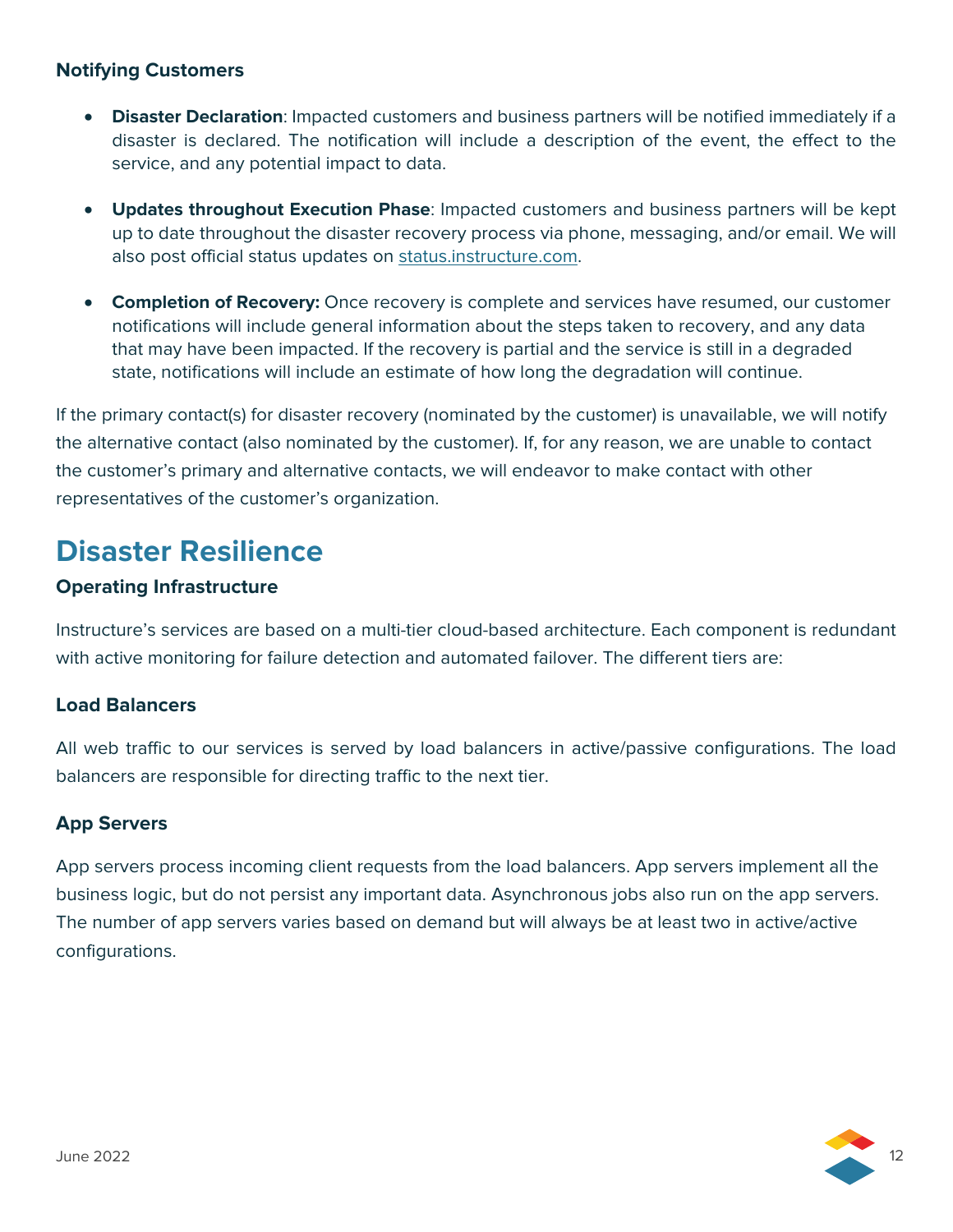#### **Caching**

To improve performance, Instructure's software aggressively caches data in a caching layer. The data stored in the caching layer is strictly a performance cache. Any data loss resulting from the loss of any of these servers would be limited to a small number of page view statistics that may not have been flushed to persistent storage. The number of cache servers is variable, and the cache data will be partitioned among all servers.

#### **Databases**

Most structured data—courses, user information, and assignments, for example—is stored in a database. This data is typically sharded between instances based on account and on demand. Each shard has a primary and a secondary database, located in geographically separate sites. The data from each primary is replicated asynchronously in near real-time to its corresponding secondary. Each primary is also backed up completely every 24 hours, and the backup is stored in a third geographically separate site. The infrastructure also includes an internal database proxy layer for the relational databases that enables the Operations Team to perform maintenance on the relational database servers with minimal downtime.

#### **Third-Party Object Store**

Content—such as documents, PDFs, audio, and video—is stored in a third-party scalable object store.

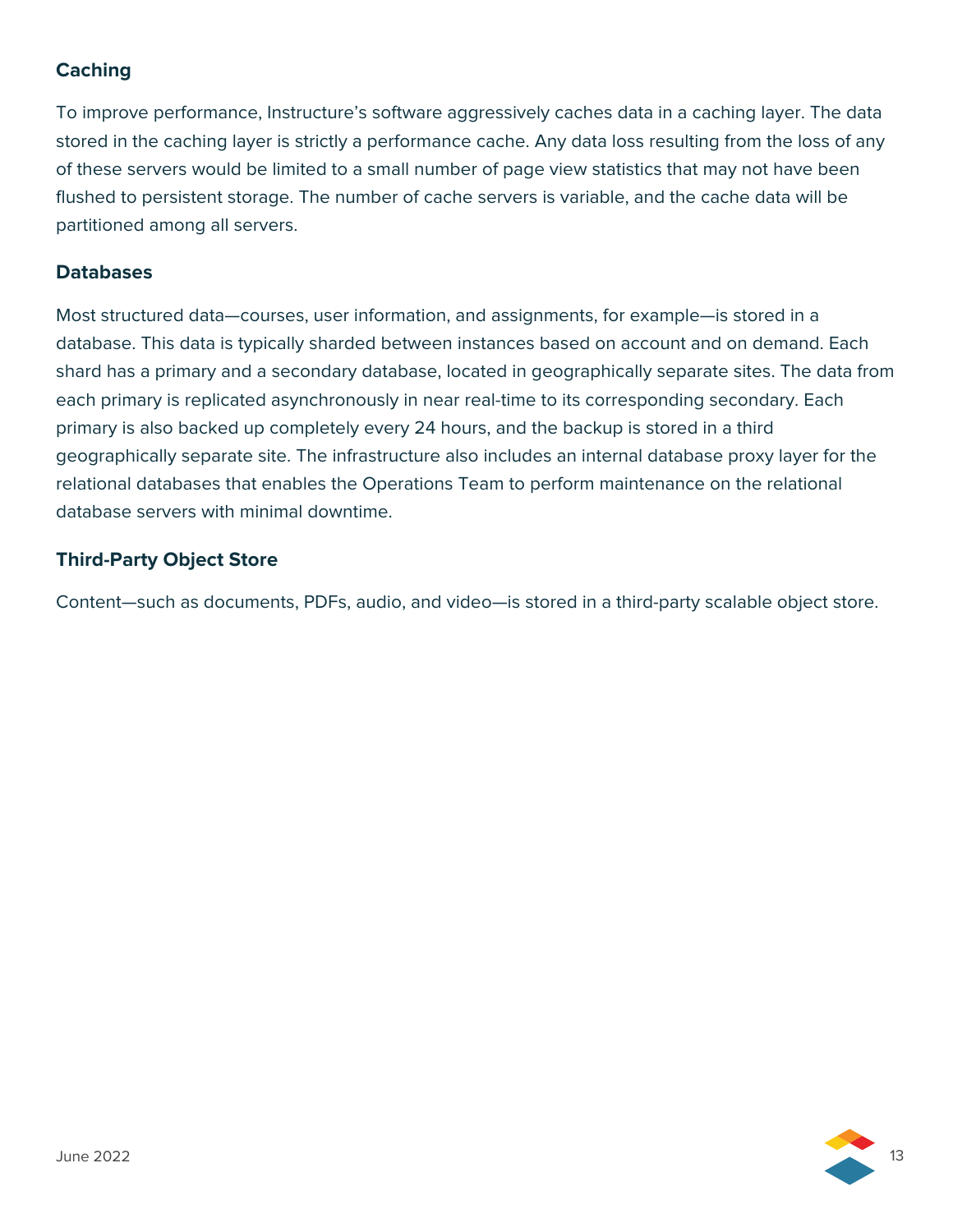## <span id="page-13-0"></span>**Data Centers**

Data centers are built in clusters in various global regions where we operate. All data centers are online and continually serving our customers; no data center is "cold."

In the case of failure, automated processes move customer data traffic away from the affected area. Our core applications are deployed in an N+1 configuration, so that in the event of a data center failure, there is sufficient capacity to enable traffic to be load-balanced to the remaining sites. N in this context simply refers to the amount of capacity needed to run a service at full load. N+1 indicates an additional, duplicate layer has been added to support primary service failure and therefore provide failover and redundancy at equivalent capacity.

As the world leader in Infrastructure as a Service (IaaS), Amazon Web Services (AWS) provides us with the flexibility to place instances and store data within multiple geographic regions as well as across multiple availability zones within each region.

Each Availability Zone is designed as an independent failure zone. This means that Availability Zones are physically separated within a typical metropolitan region and are located in lower risk flood plains (specific flood zone categorization varies by region).

In addition to utilizing discrete uninterruptible power supply (UPS) and onsite backup generators, they are each fed via different grids from independent utilities to further reduce single points of failure. Availability Zones are all redundantly connected to the AWS Global Backbone, a carrier-class backbone built to standards of the largest ISPs in the world (known as Tier 1 transit providers).

## <span id="page-13-1"></span>**Data Sovereignty**

We architect our AWS usage to take advantage of multiple regions and Availability Zones (AZ). Distributing applications across multiple availability zones provides the ability to remain resilient in the face of most failure scenarios, including natural disasters or system failures. For location-dependent privacy and compliance with data sovereignty requirements, such as the EU Data Privacy Directive, data is not replicated between regions. However, in the unlikely event of a disaster that affects a customer's entire region, all services and data can be relocated to numerous active regions within the AWS infrastructure that Instructure uses.

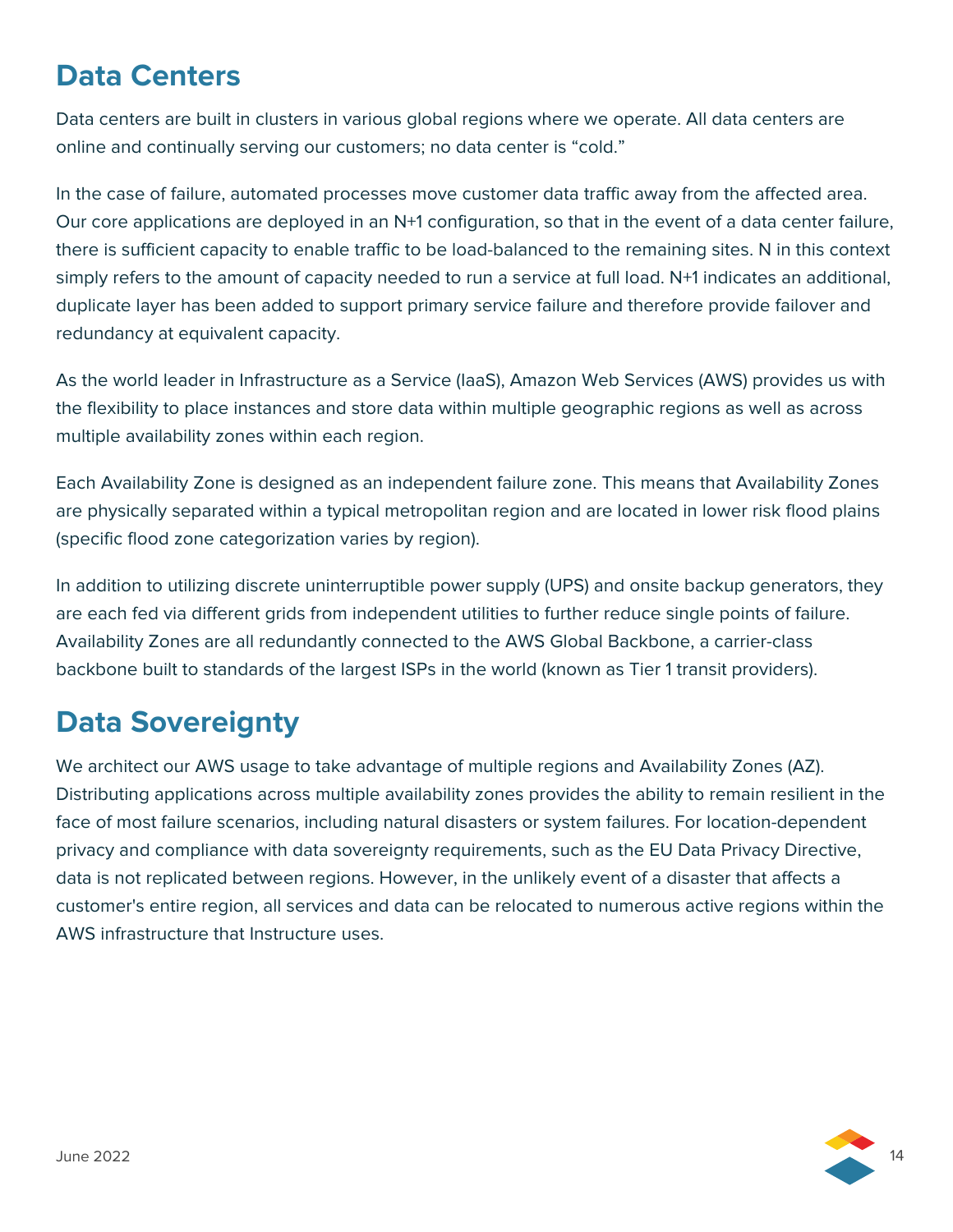## <span id="page-14-0"></span>**Backup and Recovery Practices**

Customer data is backed-up automatically both in real-time and on a 24-hour schedule to multiple geographic locations in the customer's region, ensuring the security and reliability of data in the event of a disaster or outage of any scale. Database is backed up from one live database to another, with no additional load on our systems. Static files are stored in secure, geographically redundant storage systems. Recovery backups are encrypted using the AES-GCM 256-bit algorithm and stored within a highly secured separate location. The IT Operations team is alerted when backups fail and any failures are tracked to resolution. These backups are retained in accordance with a defined retention schedule according to product. *See Backup Retention.*

As an example, our Canvas LMS backup and recovery procedures are outlined below:

| <b>Performing Backup</b>   | Data is replicated asynchronously in near real-time to remote site<br>(monitored, etc.). |  |
|----------------------------|------------------------------------------------------------------------------------------|--|
|                            | Nightly backups of every database are stored at a remote site.                           |  |
|                            | When secondary database is up to date (common case):                                     |  |
|                            | Promote secondary database to primary, following replication docs                        |  |
|                            | Provision new database using provisioning tools                                          |  |
|                            | Establish new database as new secondary, following replication docs                      |  |
|                            |                                                                                          |  |
| <b>Performing Recovery</b> | When secondary is > 24 hours behind (unlikely):                                          |  |
|                            | Copy last nightly backup to secondary database                                           |  |
|                            | Load secondary database with nightly backup                                              |  |
|                            | Provision new database using provisioning tools                                          |  |
|                            | Establish new database as new secondary, following replication docs                      |  |

#### **Canvas Production Databases**

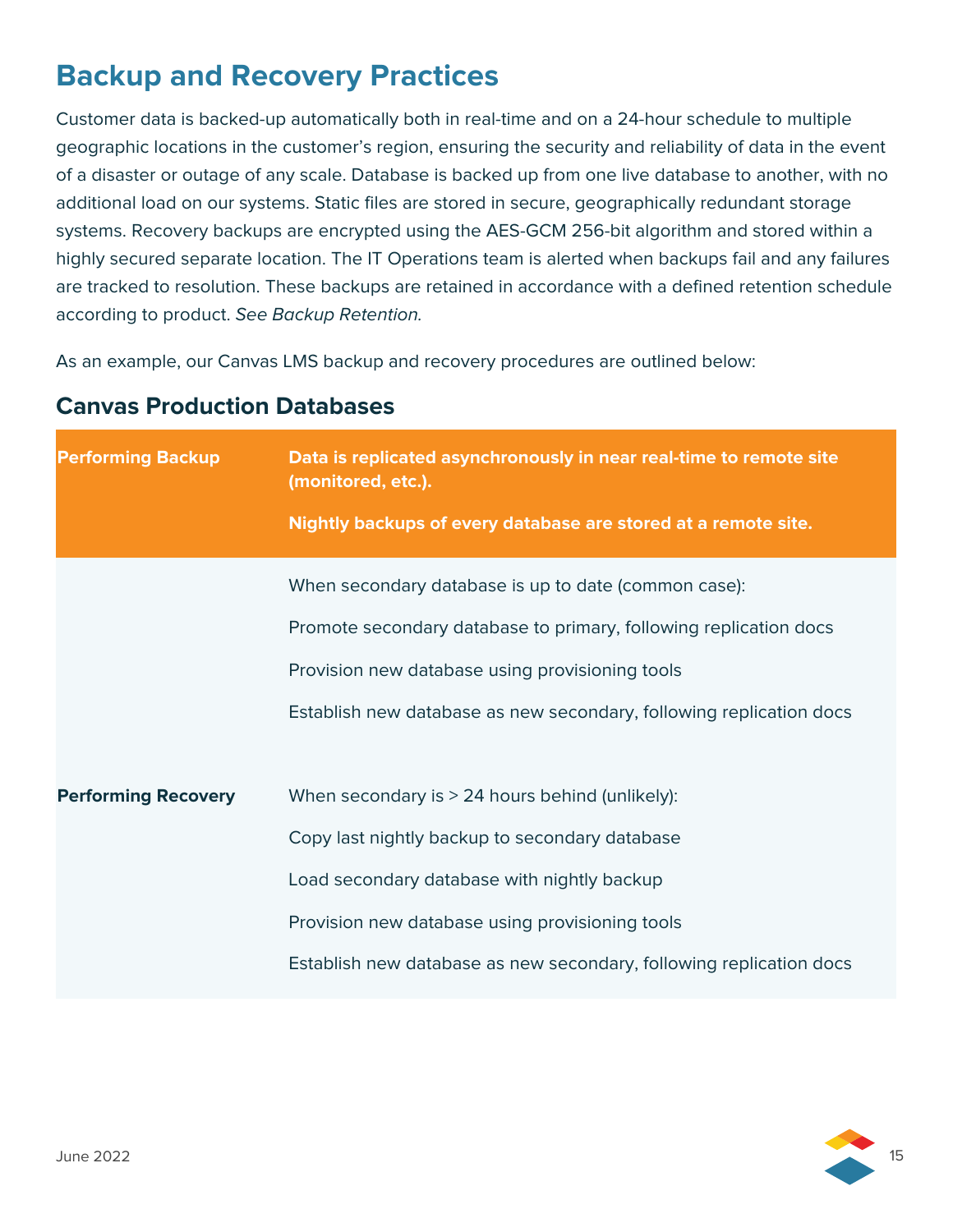#### **Static assets such as documents and other content files**

| <b>Performing Backup</b>   | Files are stored on a scalable, encrypted, geographically redundant<br>storage (Amazon S3) |
|----------------------------|--------------------------------------------------------------------------------------------|
| <b>Performing Recovery</b> | Recovery in case of failures is built into the scalable storage system                     |

#### **Web applications**

| <b>Performing Backup</b>   | Web application source code is stored in versioned source control and<br>backed up to multiple locations<br>There is no state stored on the application servers that would need to<br>be backed up |
|----------------------------|----------------------------------------------------------------------------------------------------------------------------------------------------------------------------------------------------|
| <b>Performing Recovery</b> | Not applicable                                                                                                                                                                                     |

## <span id="page-15-0"></span>**Backup Retention**

#### **Canvas**

Canvas LMS

In addition to real-time replication to multiple geographic locations in the customer's region ensuring an incredibly low RPO, Instructure retains full database backups (also known as "snapshots") for Canvas customers, totalling **12 months** of rolling backup data. Specifically, we retain:

- **7 x daily** snapshots
- **4 x weekly** snapshots
- and, **12 x monthly** snapshots.

This allows us to conduct Point-In-Time-Recovery (PITR) for up to **4 months** of aged data, and perform monthly restores for **5-12 months** of aged data.

Object data such as files, documents, and uploaded media, etc., are recoverable in the event of a deletion or modification for a period of **1 year**.

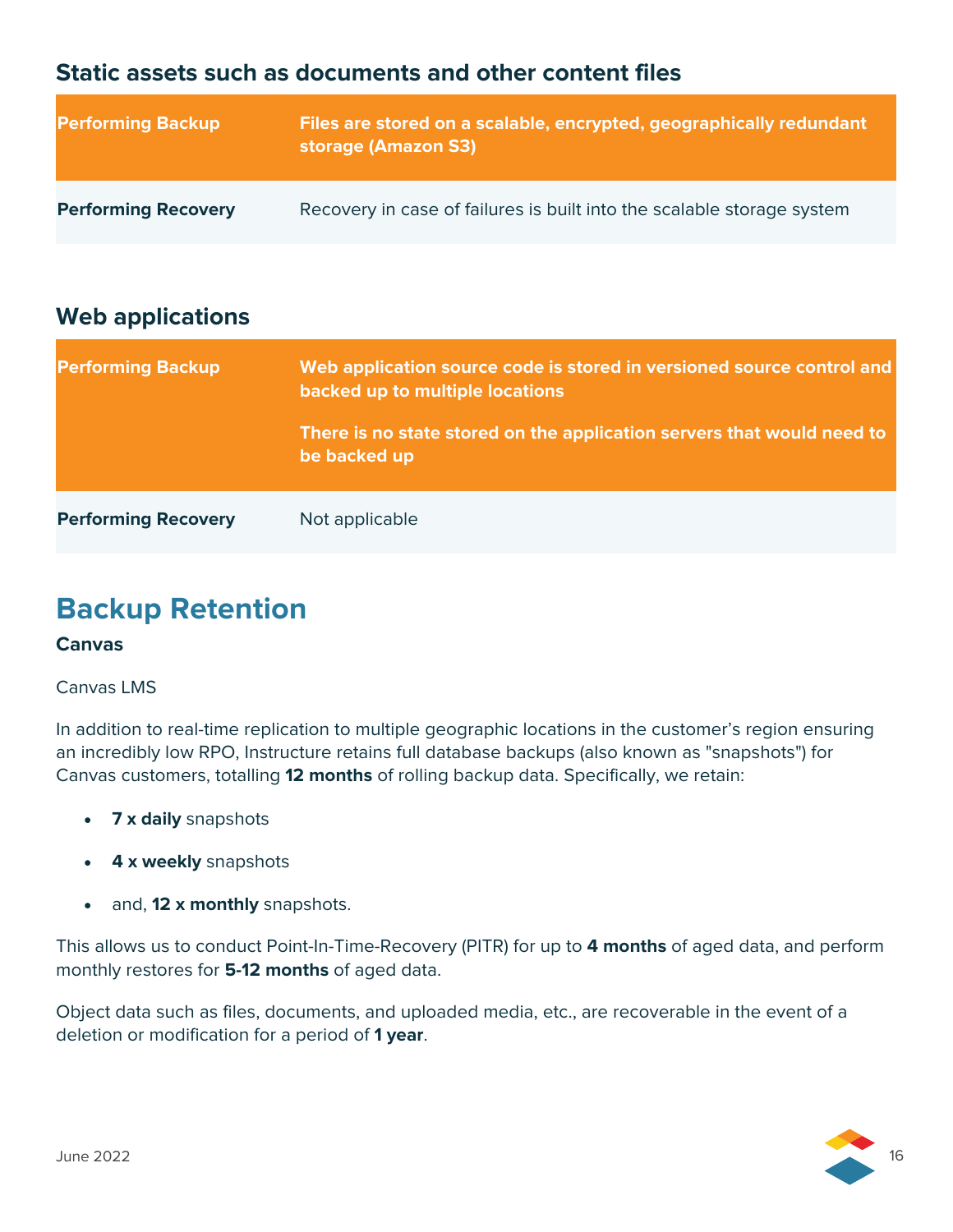#### Student Pathways / Student ePortfolios

Student Pathways / Student ePortfolios are configured to be retained for **35 days**.

#### **Mastery Connect**

Data backup procedures have been configured within AWS to run a daily full backup snapshot of Mastery Connect databases. Mastery Connect backups are configured to be retained as follows:

- Point In Time (PIT) snapshots for **35 days**
- Daily snapshots for **35 days**
- Monthly backups for **1 year**
- Yearly backups for **10 years**

#### **Impact**

While Impact does not store or process customer data, backup procedures have been configured within AWS to run a daily full backup snapshot of Impact system databases and configuration. Impact backups are configured to be retained as follows:

• Daily snapshots for **7 days**

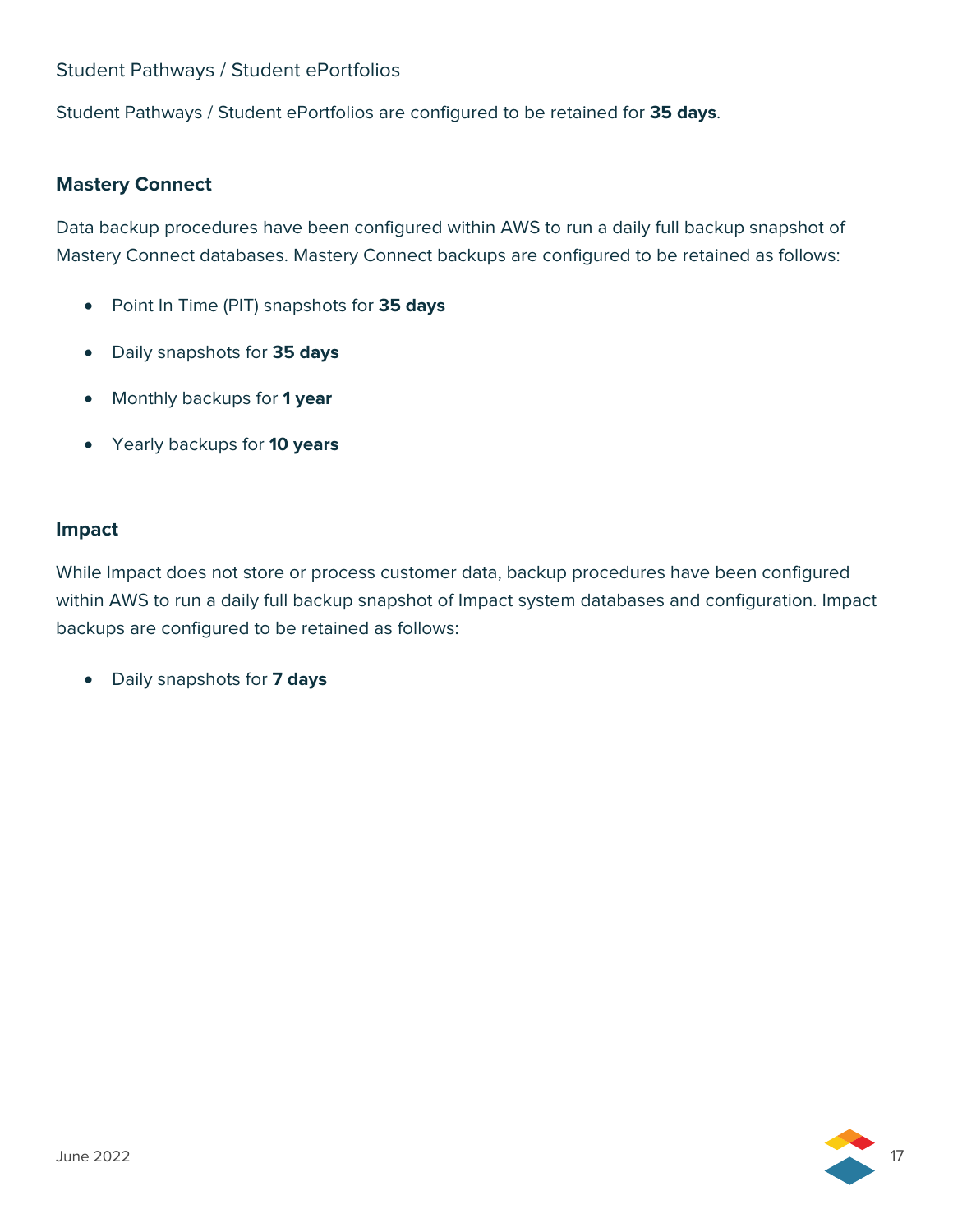#### **Elevate**

#### Elevate K-12 Analytics

Customer data is ingested by Elevate K-12 Analytics for analysis and therefore Elevate K-12 Analytics is not considered a source of truth for customer data. However, we use AWS Backup to create backups of EC2 instances (user configuration, dashboards, and settings, etc.) as follows:

- AWS daily backups for **15 days**
- AWS monthly backups for **1 year**

#### Elevate Data Quality

Customer data is ingested by Elevate Data Quality for analysis and therefore Elevate Data Quality is not considered a source of truth for customer data. However, we use AWS Backup to create backups of EC2 instances (user configuration, dashboards, and settings, etc.) as follows:

• AWS monthly backups (currently we do not delete backups; **indefinite retention**)

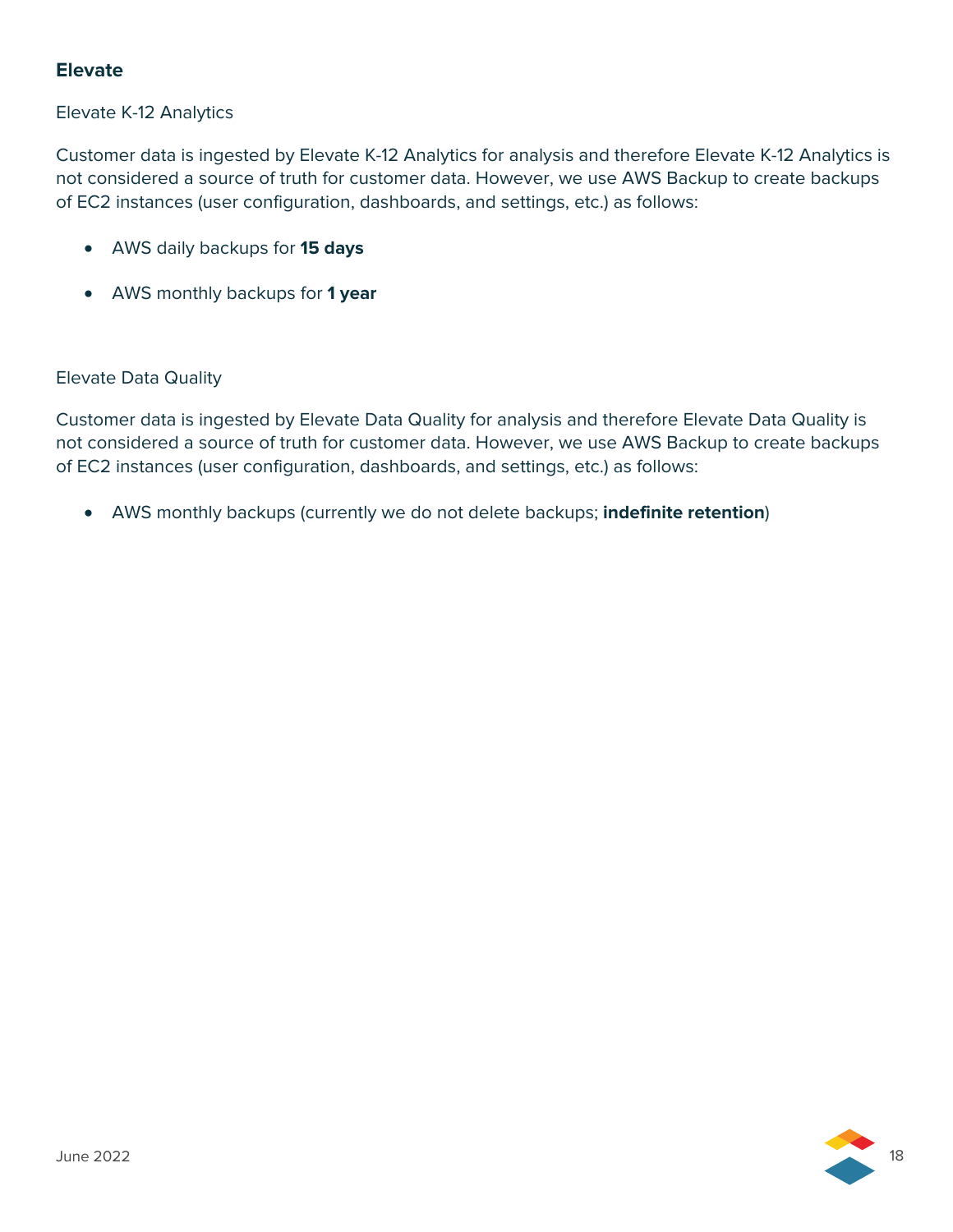## <span id="page-18-0"></span>**Disaster Recovery Plan Testing**

A Disaster Recovery Plan is only useful insofar as it is tested regularly.

The Incident Commander is responsible for ensuring our Disaster Recovery Plan is reviewed at least annually and in part whenever major components of our architecture are changed. We conduct annual table-top exercises which discuss simulated emergency situations and allow the DRT to discuss our processes and plans to manage both an incident and the aftermath of a natural or human-made disaster. Typically, for our tabletop testing we focus on the more extreme scenarios, such as the loss of an Availability Zone and/or hosting region. Any changes or revisions of a DR response are then captured and updated in our formal Disaster Recovery Plan.

Our last tabletop DR test was conducted in December 2021 and the next is scheduled for December 2022.

We also frequently test our ability to restore from backup as part of our reqular release cycle, as nonproduction sites are populated from production backups. For example, Canvas LMS non-production (beta) instance(s) are restored each week from production backup data, thus testing our ability to recover from data loss each and every week (verifiable in a client's own instance).

#### **Functional Testing**

Instructure has a crisis response team that consists of its Human Resources, Communication, Legal, and Security teams to respond to crisis situations and/or disaster scenarios at Instructure office locations. On an ongoing basis, we engage in crisis training and exercises, that include, for example, fire drills and other disaster scenarios.

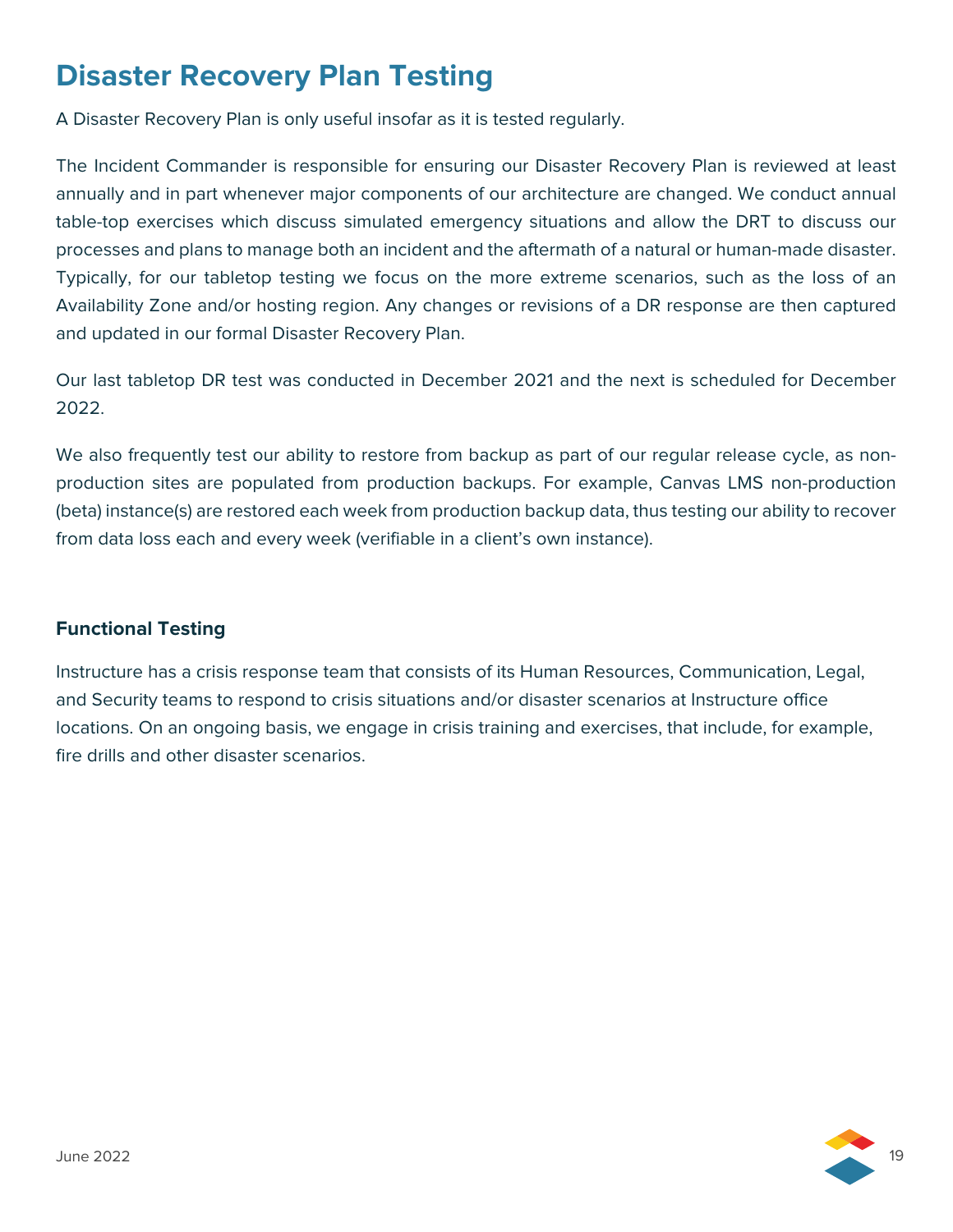## <span id="page-19-0"></span>**Sample Disaster Scenarios**

We have outlined below several possible disaster scenarios, the services affected, recovery strategies, and the Recovery Point Objective (RPO) / Recovery Time Objective (RTO), services affected, and recovery overview. Note that these are intended only to convey magnitude of impact and recovery efforts required under different situations. *Likelihood* is an estimated chance of the scenario occurring but does not guarantee occurrence - its presence is intended not to convey probability, but rather, to merely indicate chance and describe the unlikeliness of some of the most extreme scenarios. *Last Incident* refers to the last time we encountered this disaster recovery scenario in a live environment.

#### **Complete Loss of a Primary Database**

| <b>Services Affected</b> | Most accounts hosted on the affected database                                                                                                                                                                                                                                                                                                      |  |
|--------------------------|----------------------------------------------------------------------------------------------------------------------------------------------------------------------------------------------------------------------------------------------------------------------------------------------------------------------------------------------------|--|
| <b>Recovery Overview</b> | When the secondary database is up-to-date (common case): The<br>secondary database is promoted to be the new primary database<br>according to the steps described above<br>When the secondary database is inconsistent: The secondary<br>database is populated with the latest nightly snapshot and brought<br>online as the new primary database. |  |
| <b>RPO</b>               | 5 minutes (consistent secondary, common case), 24 hours<br>(inconsistent secondary)                                                                                                                                                                                                                                                                |  |
| <b>RTO</b>               | 1 hour (consistent secondary, common case), 6 hours (inconsistent<br>secondary)                                                                                                                                                                                                                                                                    |  |
| <b>Likelihood</b>        | Unlikely (Once every 5+ years)                                                                                                                                                                                                                                                                                                                     |  |
| <b>Last Incident</b>     | <b>Never</b>                                                                                                                                                                                                                                                                                                                                       |  |

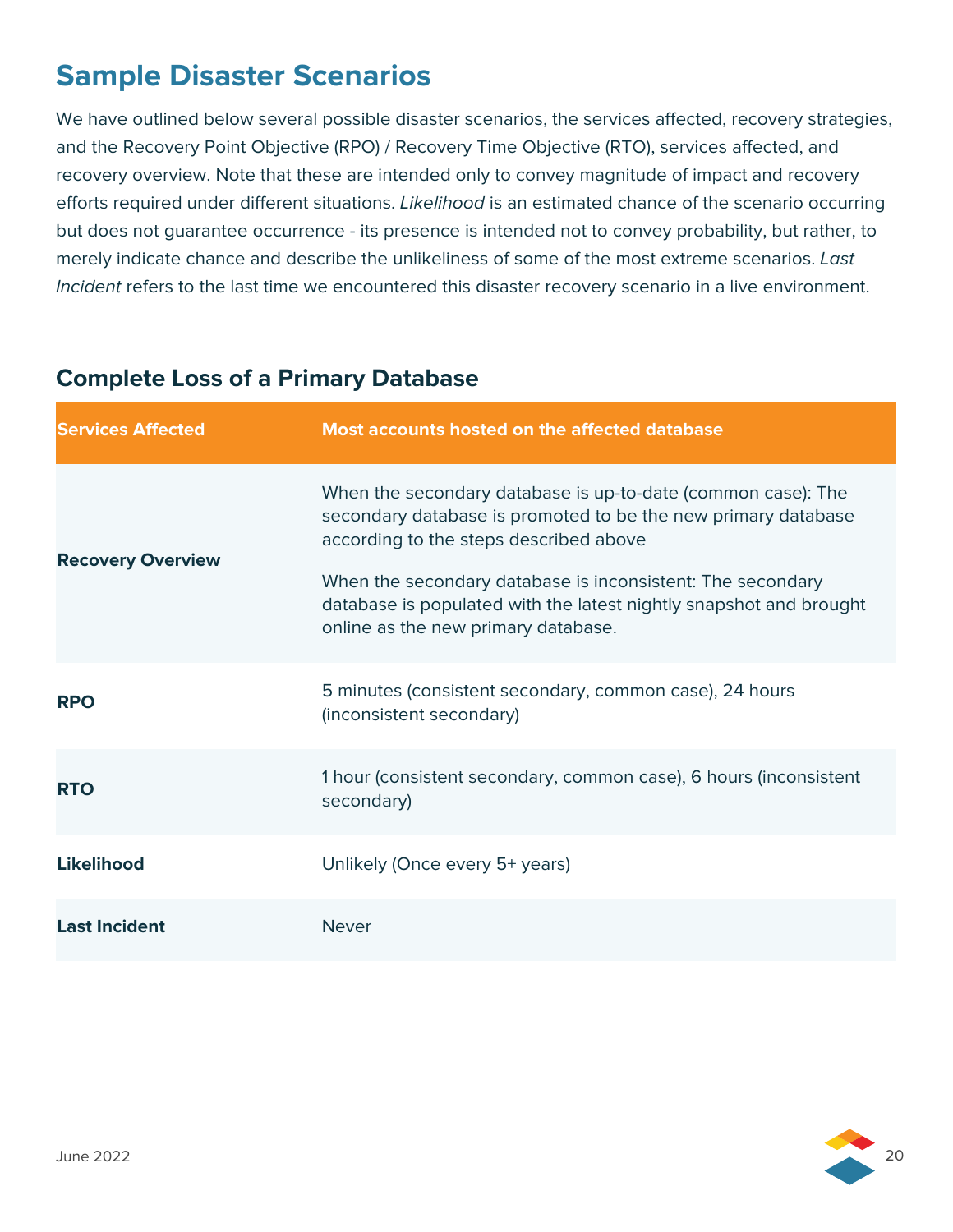## **Simultaneous Complete Loss of Primary and Secondary Databases**

| <b>Services Affected</b> | Most accounts hosted on the affected database.                                                                                                                   |
|--------------------------|------------------------------------------------------------------------------------------------------------------------------------------------------------------|
|                          | New primary and secondary databases are brought online in separate<br><b>locations</b>                                                                           |
| <b>Recovery Overview</b> | The primary database is populated with data from the remote backup                                                                                               |
|                          | App servers are pointed to the new primary database                                                                                                              |
|                          | Replication re-established with the new secondary database                                                                                                       |
| <b>RPO</b>               | 24 hours                                                                                                                                                         |
| <b>RTO</b>               | 6 hours                                                                                                                                                          |
| Likelihood               | Rare (Once every 20 years; the primary and secondary databases are<br>hosted in geographically separate locations, which makes<br>simultaneous failure unlikely) |
| <b>Last Incident</b>     | <b>Never</b>                                                                                                                                                     |

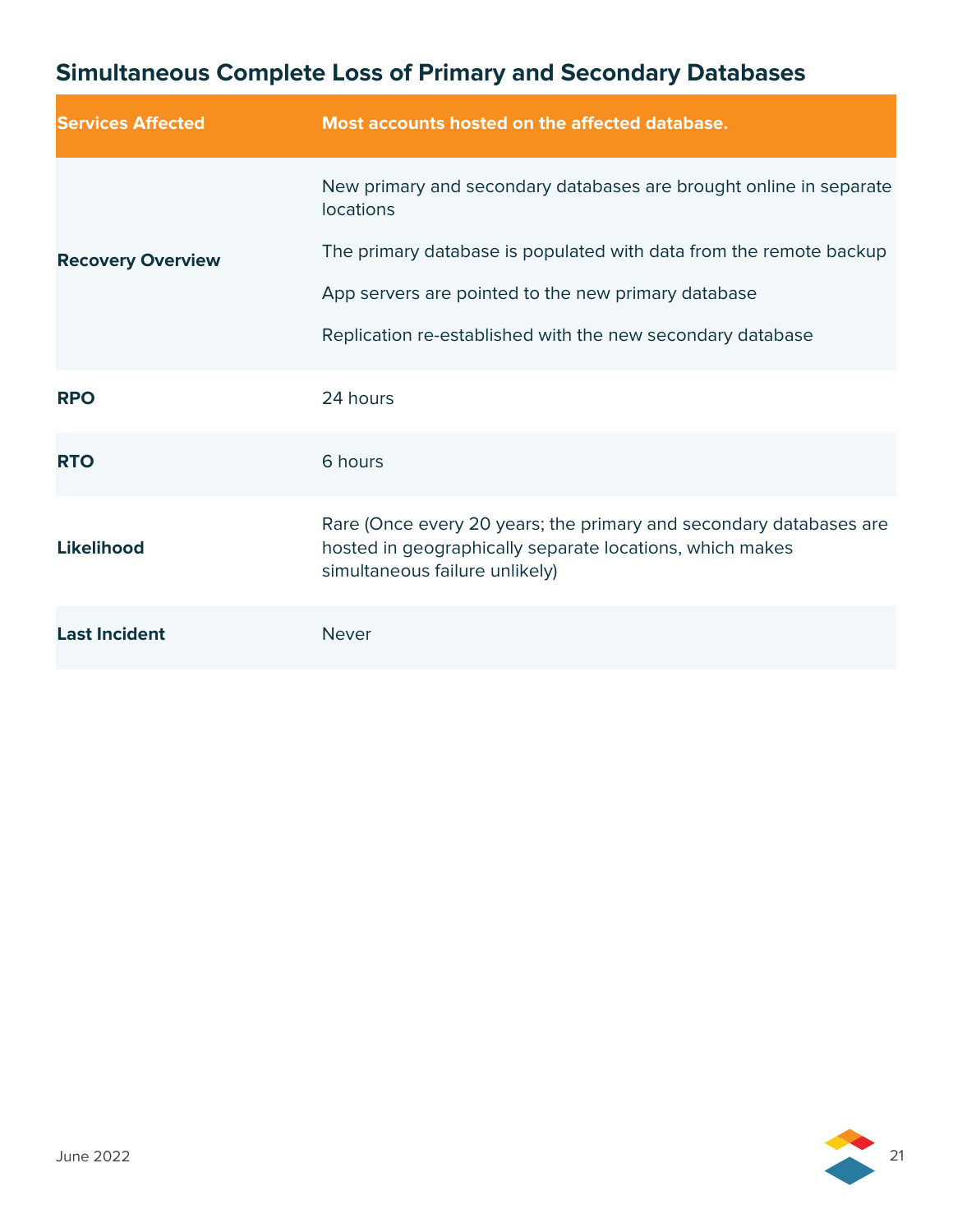## **Database Destruction by Security Breach**

| <b>Services Affected</b> | Most accounts hosted on the affected database.                                                                                        |
|--------------------------|---------------------------------------------------------------------------------------------------------------------------------------|
| <b>Recovery Overview</b> | The primary database is restored from the most recent complete<br>backup<br>Replication is re-established with the secondary database |
| <b>RPO</b>               | 24 hours                                                                                                                              |
| <b>RTO</b>               | 6 hours                                                                                                                               |
| <b>Likelihood</b>        | Highly Unlikely (Once every 10+ years)                                                                                                |
| <b>Last Incident</b>     | <b>Never</b>                                                                                                                          |

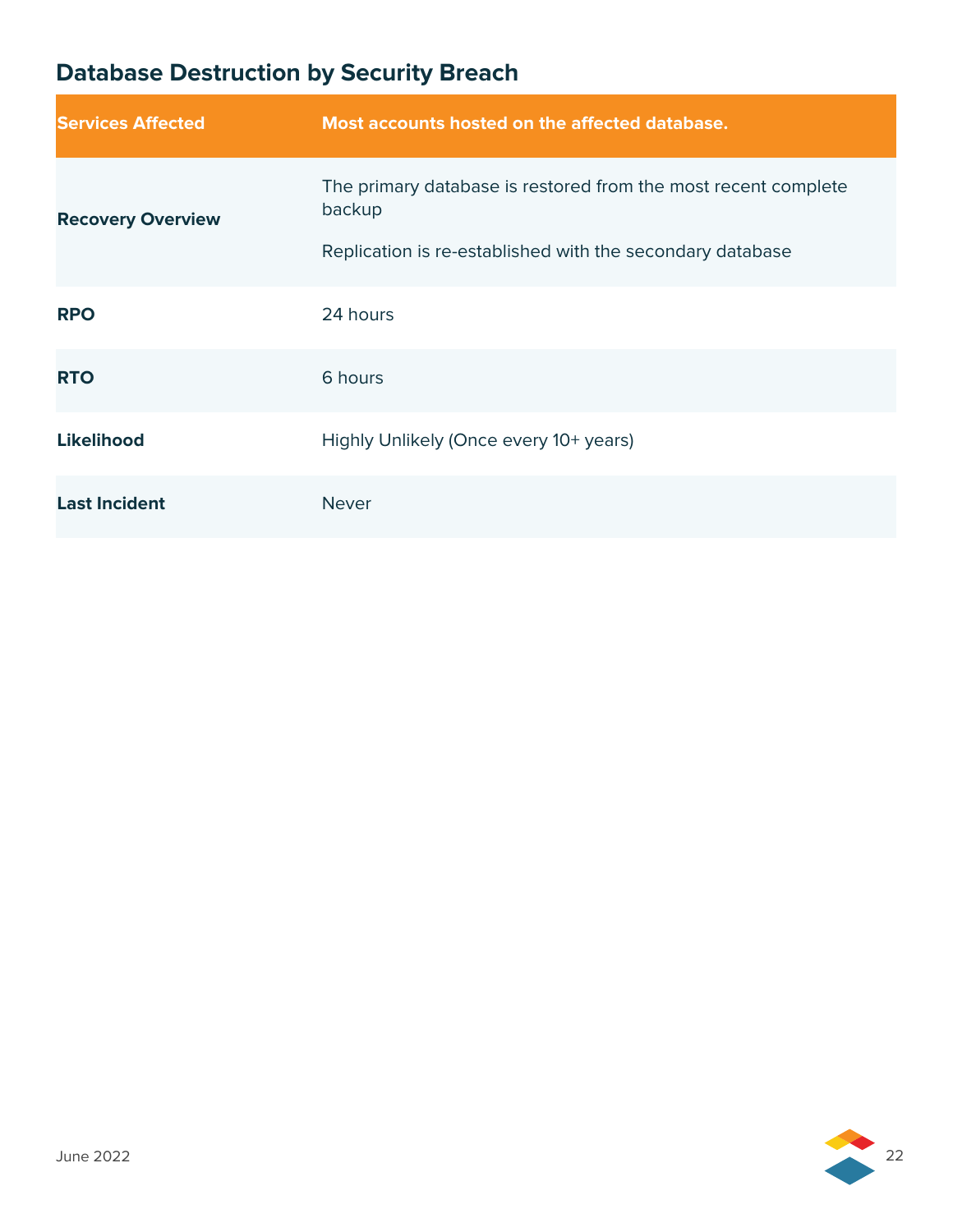## **Complete Loss of Primary Hosting Facility**

| <b>Services Affected</b> | <b>Platform for most accounts</b>                                                                      |
|--------------------------|--------------------------------------------------------------------------------------------------------|
|                          | New load balancers and app servers are brought up in the<br>secondary site with the secondary database |
|                          | The old secondary database is promoted to primary database.                                            |
| <b>Recovery Overview</b> | A new secondary database is brought up at a third site and<br>replication re-established               |
|                          | DNS is pointed to the new load balancers at the recovery site and<br>services are restored             |
| <b>RPO</b>               | 4 hours                                                                                                |
| <b>RTO</b>               | <b>Commercially Reasonable</b>                                                                         |
| <b>Likelihood</b>        | Extremely Unlikely (Once every 100+ years)                                                             |
| <b>Last Incident</b>     | <b>Never</b>                                                                                           |

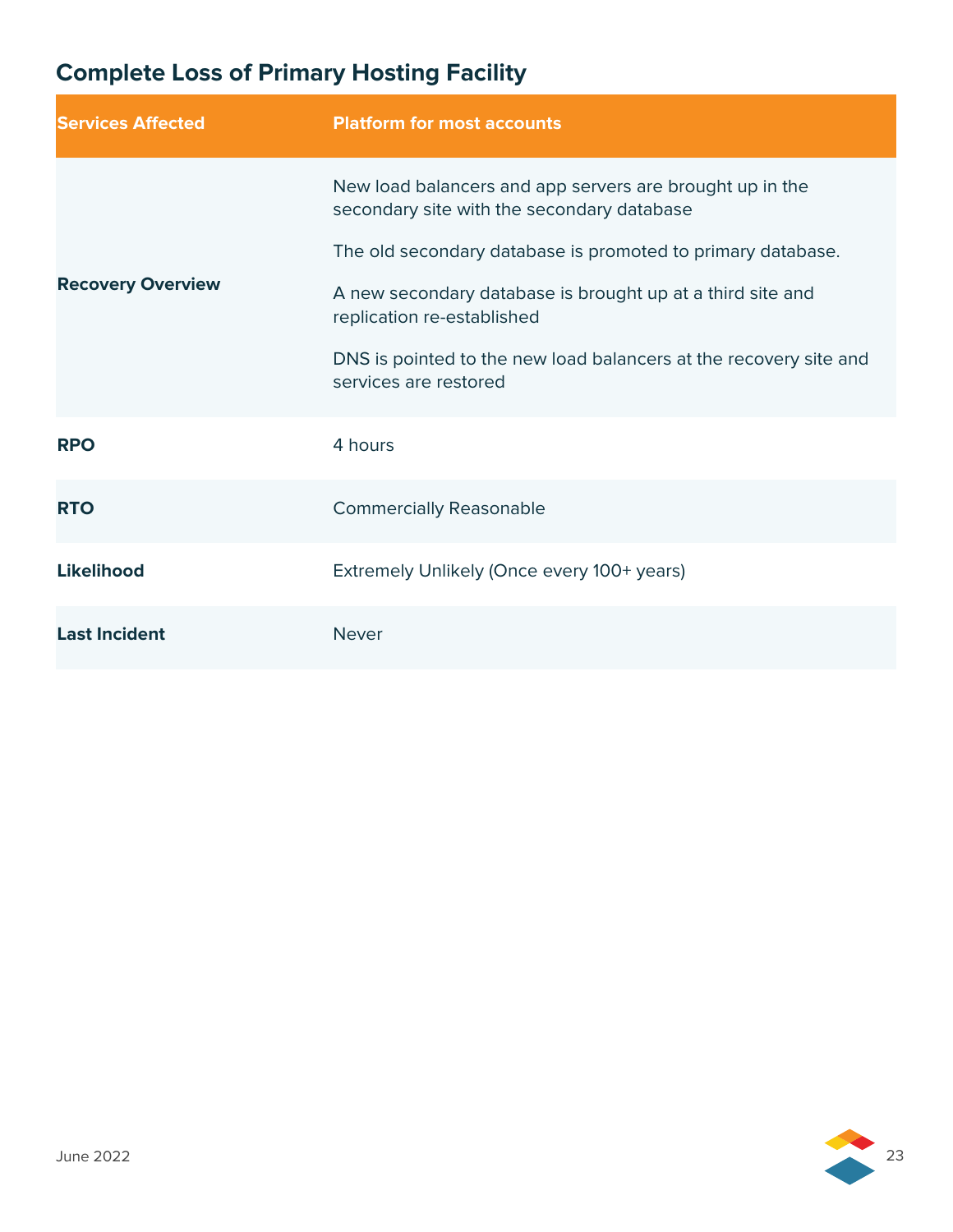## <span id="page-23-0"></span>**Conclusion**

We live in an unpredictable world. Disasters are in many ways, inevitable, and we recognize, despite architecting our products for high availability and failover, that it would be unwise to assume our business was immune to disaster. As the leading educational Software as a Service (SaaS) provider, we recognize that your most precious non-human asset you entrust with us is data. This is why we have taken careful planning and preparation to create robust business continuity and disaster recovery plans and procedures as outlined in this document, which we hope instills trust and assurance that, in the unexpected event we do encounter disaster, we are prepared, capable, and ready to launch recovery efforts to restore our services as quickly as possible and minimize loss or disruption to our customers.

Our approach to business continuity planning is that it is a living, breathing part of our organization that evolves as we change and grow with our customers. We've learned from the COVID-19 global pandemic that business continuity is not that of fiction or merely a required document to checkbox in the course of doing business but, on the contrary, is vital to surviving (and thriving) through disasters, threats and challenges. During the last two years of the pandemic, not only did our employees have to adapt to working from home and live a new normal for many months of disruption to business as usual, but at the same time, were required to work as a united team like never before and provide monumental efforts to keep our services running as normal when thousands upon thousands of students were forced to migrate to online learning. Thanks to our business continuity planning, when our customers needed our services more than ever to provide high availability and performance throughout the global pandemic and stressful times, we delivered.

At Instructure, we proactively approach business continuity by building resilience in our key processes, use of technology, and hiring and retaining key personnel. When unforeseen incidents impact or disrupt our business, know that we are ready to act, with robust plans to quickly recover and ensure the continuation of both our business and yours during and following any critical incident that results in disruption to our normal operational capability.